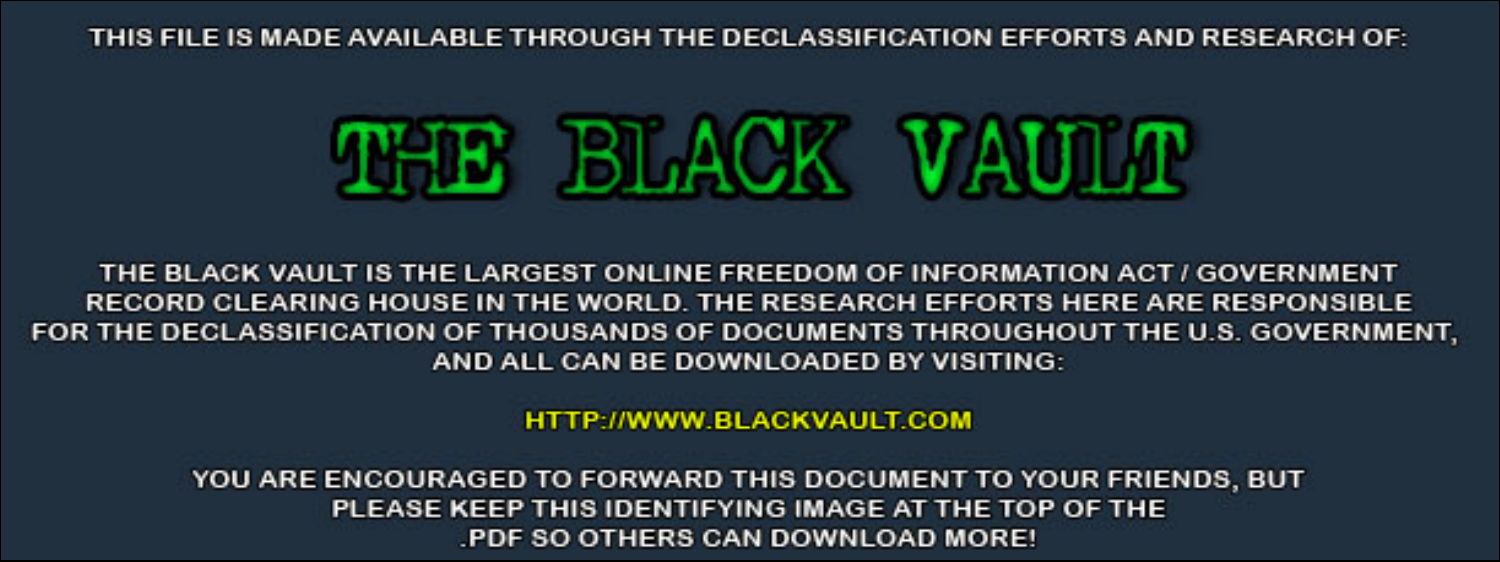# Flashing Red: A Special Report On The Terrorist Attack At Benghazi

By

<u>San Salaman Salah Barat Barat Barat Barat Barat Barat Barat Barat Barat Barat Barat Barat Barat Barat Barat B</u>

Joseph I. Lieberman, Chairman Susan M. Collins, Ranking Member



United States Senate Committee On Homeland Security And Governmental Affairs

December 30, 2012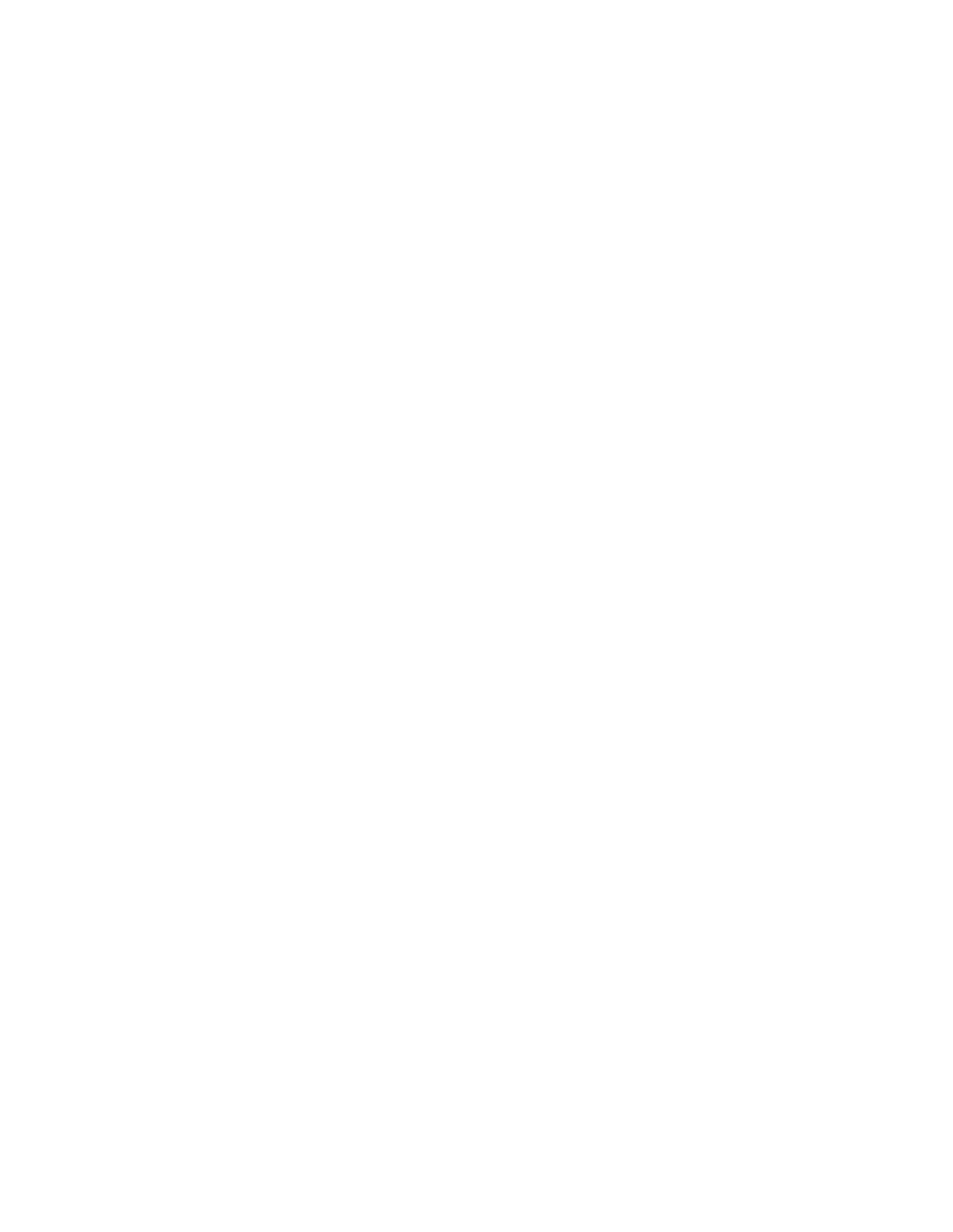While our country spent September 11, 2012, remembering the terrorist attacks that took place 11 years earlier, brave Americans posted at U.S. government facilities in Benghazi, Libya, were fighting for their lives against a terrorist assault. When the fight ended, U.S. Ambassador to Libya John C. (Chris) Stevens and three other Americans were dead and U.S. facilities in Benghazi were left in ruin. We must remember the sacrifice that these selfless public servants made to support the struggle for freedom in Libya and to improve our own national security. While we mourn their deaths, it is also crucial that we learn from how they died. By examining the circumstances of the attack in Benghazi on September  $11<sup>th</sup>$ , we hope to gain a better understanding of what went wrong and what we must do now to ensure better protection for American diplomatic personnel who must sometimes operate in dangerous places abroad.

We are cognizant that the Congressionally-mandated Accountability Review Board (ARB) of the Department of State has now issued its important and constructive report and that other Congressional committees are investigating the Benghazi attack as well. Each makes significant contributions to our collective understanding of what transpired and what we must do going forward.

The Committee on Homeland Security and Governmental Affairs (HSGAC), pursuant to its authority under Rule XXV(k) of the Standing Rules of the Senate, Section 101 of S. Res 445 (108th Congress) and Section 12(e) of S. Res 81 (112th Congress), has a unique mandate to investigate the effectiveness and efficiency of governmental agencies, especially when matters that span multiple government agencies are involved. Over the years, HSGAC has spent much time and dedicated considerable resources to understanding the challenges inherent in national security interagency relationships, and it is through this lens that we have examined and drawn lessons from the attack in Benghazi.

Since the  $112<sup>th</sup>$  Congress is drawing to a close, this investigation has necessarily been conducted with a sense of urgency and with focused objectives. Our findings and recommendations are based on investigative work that the Committee has conducted since shortly after the attack of September 11, 2012, including meetings of members and staff with senior and mid-level government officials; reviews of thousands of pages of documents provided by the Department of State, Department of Defense, and the Intelligence Community (IC); written responses to questions posed by the Committee to these agencies; and reading of publicly-available documents.

In the report that follows we provide a brief factual overview of the attacks in Benghazi and then discuss our findings and recommendations.

### **Brief Overview of the Benghazi Attacks**

The attacks in Benghazi occurred at two different locations: a Department of State "Temporary Mission Facility" and an Annex facility ("Annex") approximately a mile away used by another agency of the United States Government. On September 11<sup>th</sup>, Ambassador Stevens was in Benghazi, accompanied by two Diplomatic Security (DS) agents who had traveled there with him. Also present were three other DS agents and a Foreign Service Officer, Sean Smith, who were posted at the Temporary Mission Facility ("facility" or "compound"). There were also three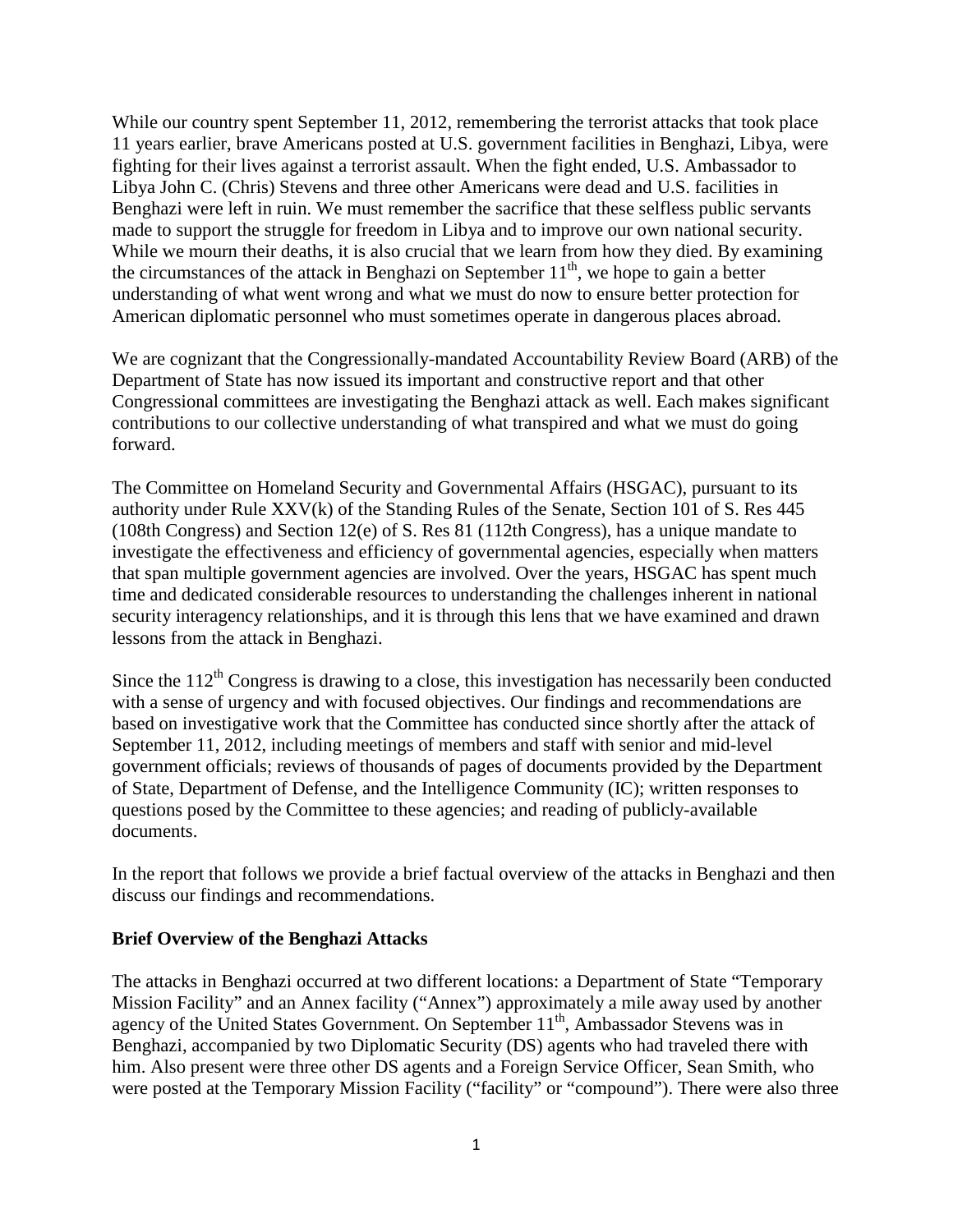members of the February 17 Brigade, a Libyan militia deputized by the Libyan government but not under its direct control, and four unarmed local contract guards protecting the compound.

During the day on September 11<sup>th</sup>, the Ambassador held several meetings on the compound and retired to his room at approximately 9:00 p.m. local time. About 40 minutes later, several agents and guards heard loud shouting, noises coming from the gate, as well as gunfire, and an explosion. A closed-circuit television monitor at the facility's Tactical Operations Center ("TOC") showed a large number of armed people flowing unimpeded through the main gate. One of the DS agents in the compound's TOC triggered an audible alarm, and immediately alerted the U.S. Embassy in Tripoli and DS headquarters in Washington. These notifications were quickly transmitted from the Department of State to the Department of Defense. DS headquarters maintained open phone lines with the DS personnel throughout the attack. That same DS agent also called the Annex to request assistance from security personnel there, who immediately began to prepare to aid the U.S. personnel at the diplomatic facility.

When the attack commenced, four DS agents and Foreign Service Officer Smith were in or just outside the same building where the Ambassador was spending that night. A fifth DS agent was in the TOC when the terrorist attack began. Ambassador Stevens, Smith, and one DS agent sought shelter in the building's safe haven, a fortified area designed to keep intruders out, while the other three agents went to retrieve additional weapons and tactical gear such as body armor, helmets, and ammunition. After retrieving their gear, at least two of the DS agents sought to return to the building where the Ambassador was. On the way back, however, the DS agents encountered attackers. The lone DS agent with the Ambassador reported via radio that he was secure within the safe haven, allowing the two agents who had left in search of weapons to seek refuge in the same building where they had armed themselves. The third DS agent who had gone to the TOC to retrieve his gear, stayed there with the DS agent who had been manning the TOC since the beginning of the attack.

The attackers started to set several of the compound's structures on fire, using diesel fuel found on site, and groups of attackers tried to enter several buildings on the compound. The attackers did not succeed in entering the TOC, but did succeed in entering the building where Ambassador Stevens was staying and the building where the two DS agents were seeking refuge. No safe havens were breached during the initial assault. The attackers spread the diesel fuel throughout the building where the Ambassador was hiding, and ignited it, causing the building to fill with smoke.

When the smoke became so thick that breathing was difficult, the DS agent attempted to lead the Ambassador and Smith to escape through a nearby window. The agent opened the window to make sure it was safe to leave, and stepped out but then realized he had become separated from the Ambassador and Smith. The agent radioed the TOC, requesting assistance and returned numerous times to the building to look for the Ambassador and Smith. When the other agents arrived, they also took turns entering and searching the building. Though they were able to find and remove Smith's body, they were unable to find Ambassador Stevens.

After being notified about the attack, Annex personnel had attempted to contact the February 17 Brigade, other militias, and the Libyan government to ask for assistance. After gathering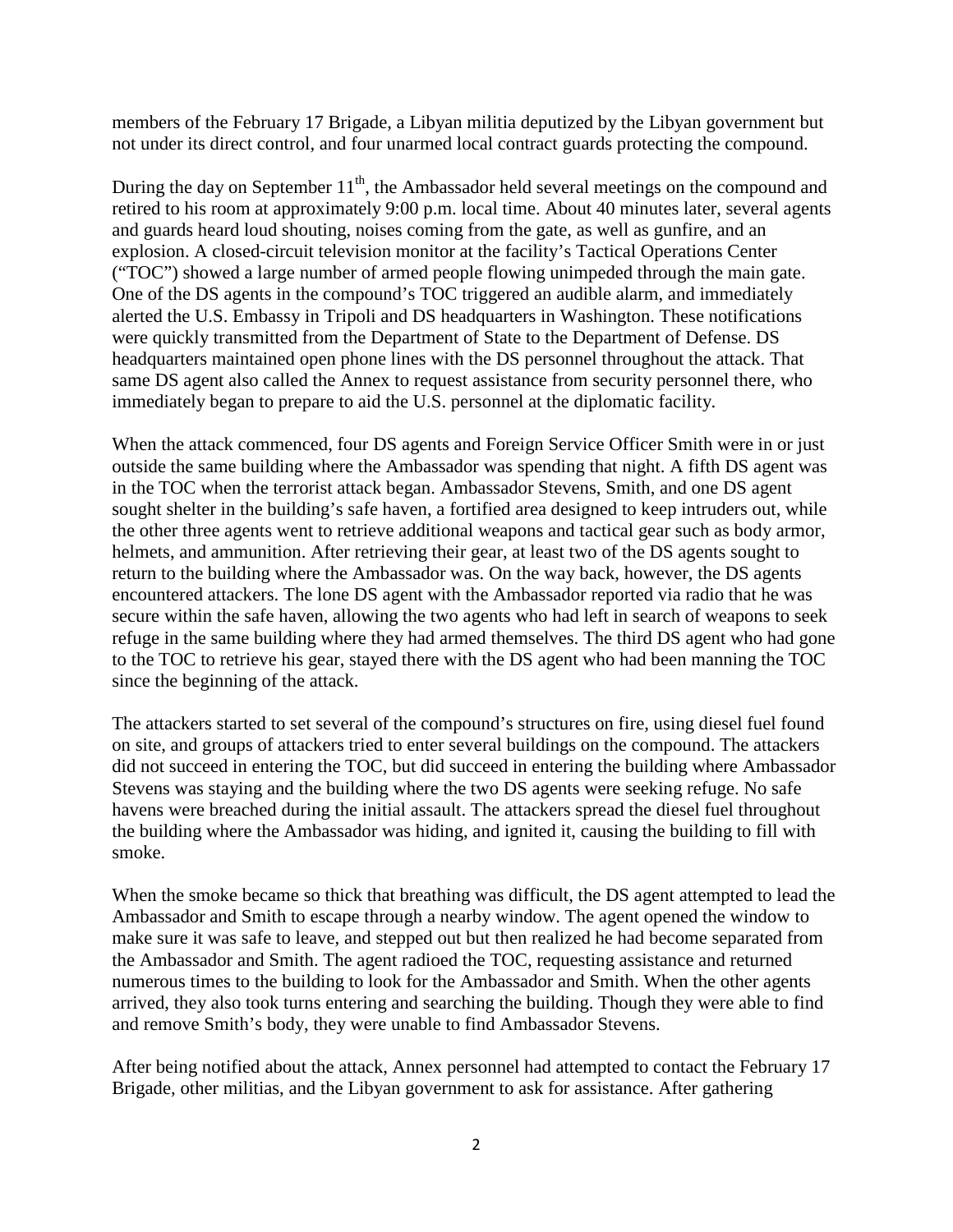necessary weapons and gear, at approximately 10:04 p.m., six security personnel and a translator left the Annex en route to the facility. Prior to reaching the facility, they again attempted to contact and enlist assistance from the February 17 Brigade, other militias, and the Libyan government. By 10:25 p.m., the security personnel from the Annex had entered the compound and engaged in a 15-minute firefight with the armed invaders. The team reached the Ambassador's building at 10:40 p.m. but was unable to find him due to the intense fire and smoke.

At 11:15 p.m., the Annex security personnel sent the DS agents (who were all suffering from smoke inhalation from their continuous search for Ambassador Stevens and Smith) to the Annex, and followed there later, both groups taking fire while en route. By this time, an unmanned, unarmed surveillance aircraft began circling over the Benghazi compound, having been diverted by the Department of Defense from its previous surveillance assignment over another location. Soon after the Americans returned to the Annex, just before midnight, they were attacked by rocket-propelled grenade (RPG) and small arms fire. The sporadic attacks stopped at approximately 1:01 a.m.

U.S. government security personnel who were based in Tripoli had deployed to Benghazi by chartered aircraft after receiving word of the attack, arriving at the Benghazi airport at 1:15 a.m. They were held at the airport for at least three hours while they negotiated with Libyan authorities about logistics. The exact cause of this hours-long delay, and its relationship to the rescue effort, remains unclear and merits further inquiry. Was it simply the result of a difficult Libyan bureaucracy and a chaotic environment or was it part of a plot to keep American help from reaching the Americans under siege in Benghazi?

The team from Tripoli finally cleared the airport and arrived at the Annex at approximately 5:04 a.m., about ten minutes before a new assault by the terrorist began, involving mortar rounds fired at the Annex. The attack concluded at approximately 5:26 a.m., leaving Annex security team members Tyrone Woods and Glen Doherty dead and two others wounded. The decision was then made to leave the Annex. Libyan forces, not militia, arrived around 6:00 a.m. with 50 vehicles and escorted the Americans to the airport. Two planes carrying all remaining U.S. personnel then left Benghazi. The first flight departed between 7:00 a.m. and 7:40 a.m. (agency timelines vary on this point) and the second at 10:00 a.m.

\*\*\*\*\*

American government officials outside of Benghazi learned of the attack shortly after it started at 3:40 p.m. EST (9:40 p.m. Benghazi time). DS agents, in addition to notifying personnel at the Annex, immediately alerted officials at the U.S Embassy in Tripoli and the Department of State Headquarters in Washington, D.C. As noted earlier, the U.S. Africa Command (AFRICOM) at the Department of Defense (DOD) directed an unarmed surveillance aircraft to the skies over the Benghazi compound at 3:59 p.m. EST. It arrived there at 5:10 p.m. EST (11:10 p.m. Benghazi time). At 4:32 p.m., the National Military Command Center in the Pentagon alerted the Office of the Secretary of Defense and the Joint Staff, and the information was shared with Secretary of Defense Leon Panetta and Chairman of the Joint Chiefs of Staff, General Martin Dempsey. Secretary Panetta and General Dempsey were at the White House for a previously scheduled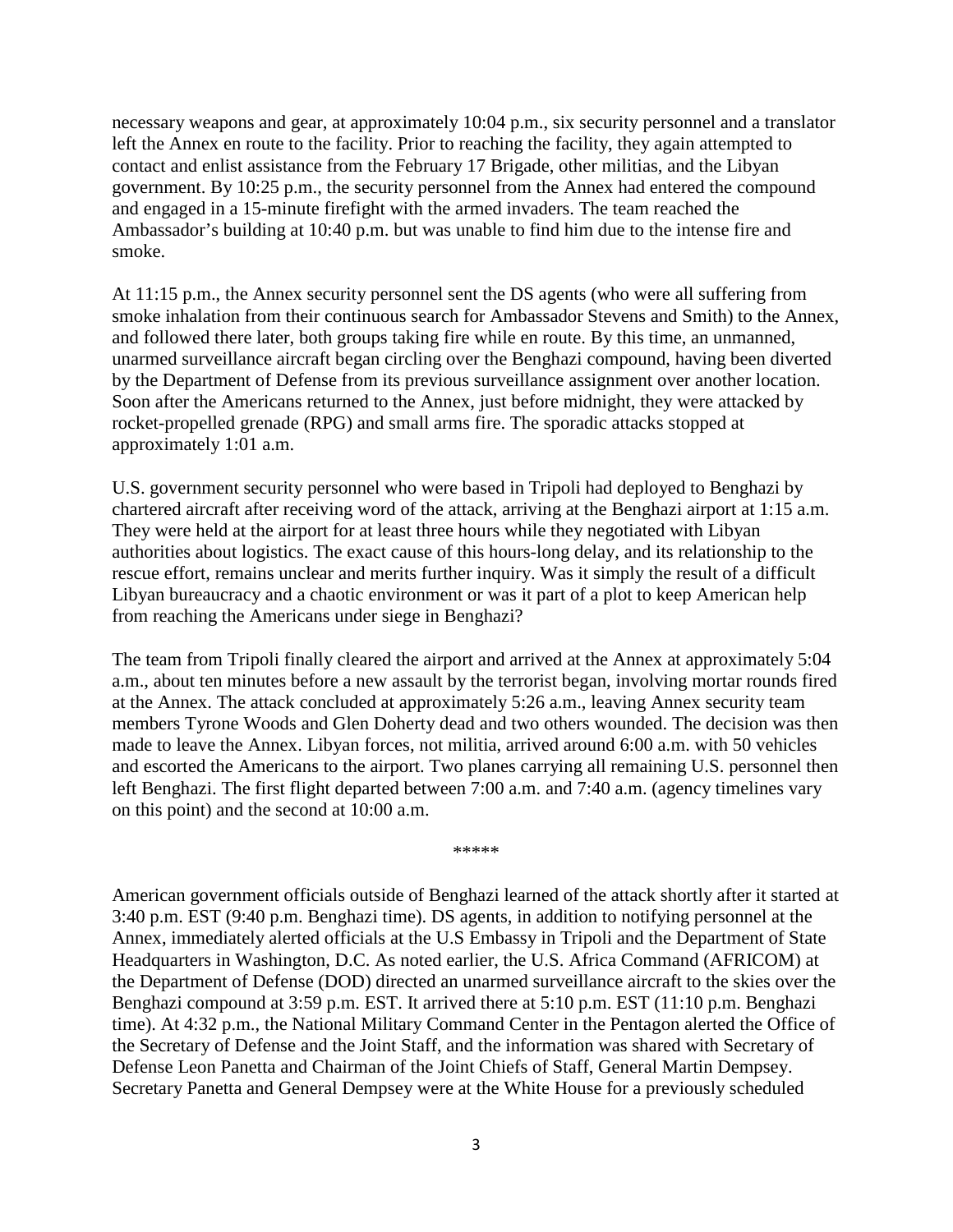meeting at 5:00 p.m. and so were able to brief the President on the developments in Benghazi as they were occurring.

From 6:00 to 8:00 p.m. EST, Secretary Panetta met with senior DOD officials to discuss the Benghazi attack and other violence in the region in reaction to the anti-Muslim video. The Secretary directed three actions: 1) that one Fleet Antiterrorism Security Team (FAST) platoon stationed in Rota, Spain, deploy to Benghazi and that a second FAST platoon in Rota prepare to deploy to Tripoli; 2) that U.S. European Command's In-extremis Force, which happened to be training in central Europe, deploy to a staging base in southern Europe; and 3) that a special operations force based in the United States deploy to a staging base in southern Europe. The National Command Center transmitted formal authorization for these actions at 8:39 p.m. A FAST platoon arrived in Tripoli the evening (local time) of September 12th, and the other forces arrived that evening at a staging base in Italy, long after the terrorist attack on the U.S. facilities in Benghazi had ended and four Americans had been killed.<sup>[1](#page-6-0)</sup>

<span id="page-6-0"></span><sup>&</sup>lt;sup>1</sup> The details of this narrative are based on briefings to the Committee in November 2012, as well as publicly available documents describing the narrative provided by the Department of State and the Department of Defense.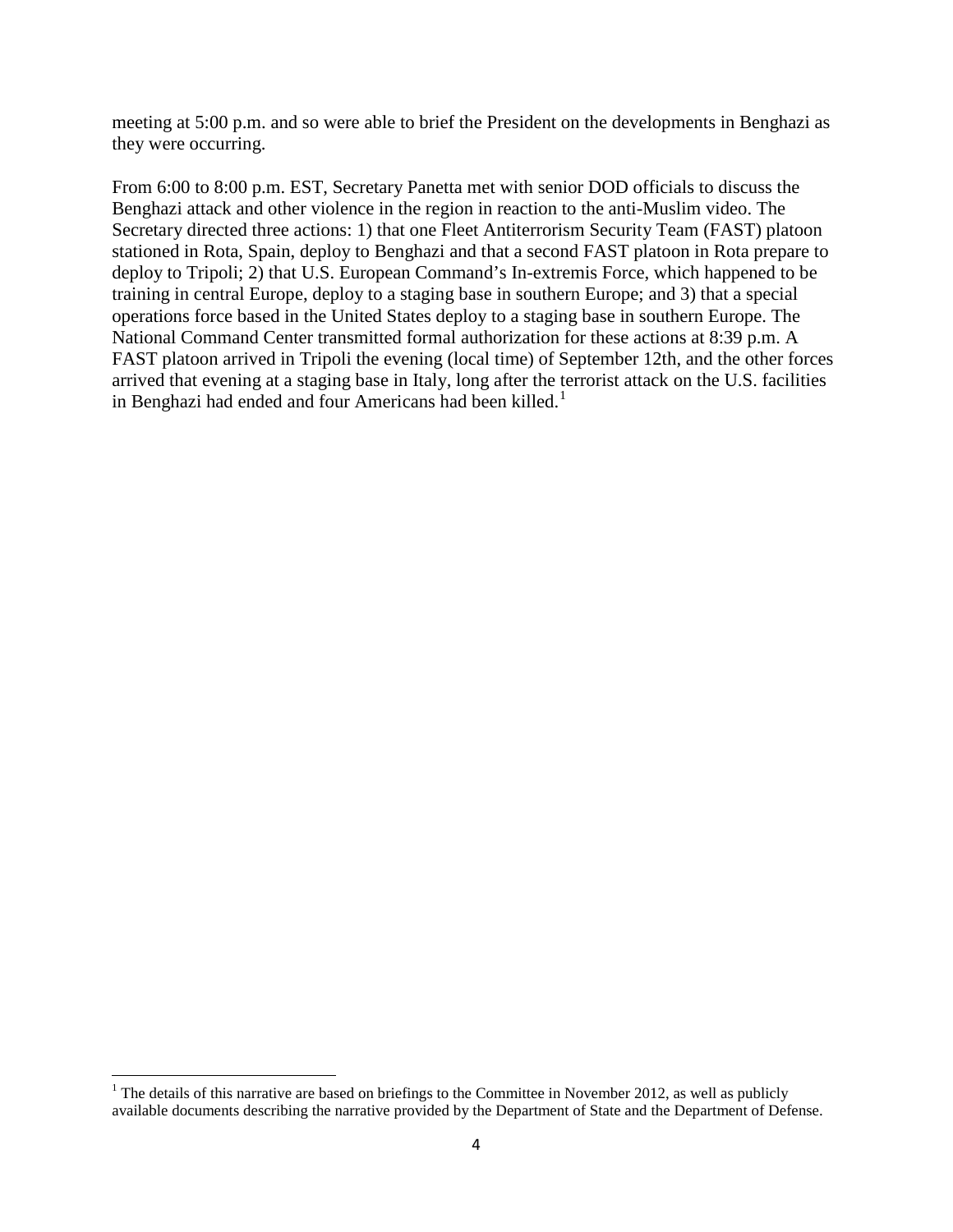#### **Key Findings and Recommendations**

**Finding 1. In the months leading up to the attack on the Temporary Mission Facility in Benghazi, there was a large amount of evidence gathered by the U.S. Intelligence Community (IC) and from open sources that Benghazi was increasingly dangerous and unstable, and that a significant attack against American personnel there was becoming much more likely. While this intelligence was effectively shared within the Intelligence Community (IC) and with key officials at the Department of State, it did not lead to a commensurate increase in security at Benghazi nor to a decision to close the American mission there, either of which would have been more than justified by the intelligence presented.**

Security decisions concerning U.S. facilities and personnel overseas are informed by several different types of information, including classified threat reporting from the IC; cables and spot reports from U.S. diplomatic posts, which describe local incidents and threats; and publicly available information. Prior to the attack, the IC and the Department of State were aware of the overall threat landscape in Libya and the challenges facing the new Libyan government in addressing those threats. This understanding evolved over time, consistent with broader changes in the nature of the threat, and also based on reported incidents and attacks in Benghazi and other parts of Libya in 2012.

The Committee has reviewed dozens of classified intelligence reports on the evolution of threats in Libya which were issued between February 2011 and September 11, 2012. We are precluded in this report from discussing the information in detail, but overall, these intelligence reports (as the ARB similarly noted) provide a clear and vivid picture of a rapidly deteriorating threat environment in eastern Libya—one that we believe should have been sufficient to inform policymakers of the growing danger to U.S. facilities and personnel in that part of the country and the urgency of them doing something about it. This information was effectively shared by the IC with key officials at the Department of State. For example, both the Deputy Assistant Secretary of State for International Programs in the Bureau of Diplomatic Security, Charlene Lamb, who was responsible for the security at more than 275 diplomatic facilities, and former Regional Security Officer (RSO) for Libya Eric Nordstrom, who was the principal security adviser to the U.S. Ambassador in Libya from September 21, 2011 to July 26, 2012, told the Committee that they had full access to all threat information from the IC about eastern Libya during the months before the attack of September 11, [2](#page-7-0)012.<sup>2</sup> Yet the Department failed to take adequate action to protect its personnel there.

This classified intelligence reporting was complemented by open-source reporting on attacks and other incidents targeting western interests in Libya during the months prior to the September 11, 2012 attack. The RSO in Libya compiled a list of 234 security incidents in Libya between June 2011 and July 2012, 50 of which took place in Benghazi. [3](#page-7-1) The document describes an array of incidents, including large-scale militia clashes, protests involving several hundred people, and the temporary detention of non-governmental organization (NGO) workers and of U.S. diplomatic personnel in Benghazi. Under Secretary for Management Patrick Kennedy noted in a

<span id="page-7-0"></span> $2$  Charlene Lamb and Eric Nordstrom, interviews with Committee staff, December 2012.

<span id="page-7-1"></span><sup>&</sup>lt;sup>3</sup> U.S. Embassy Tripoli, Libya, Regional Security Office, "Security Incidents since June 2011."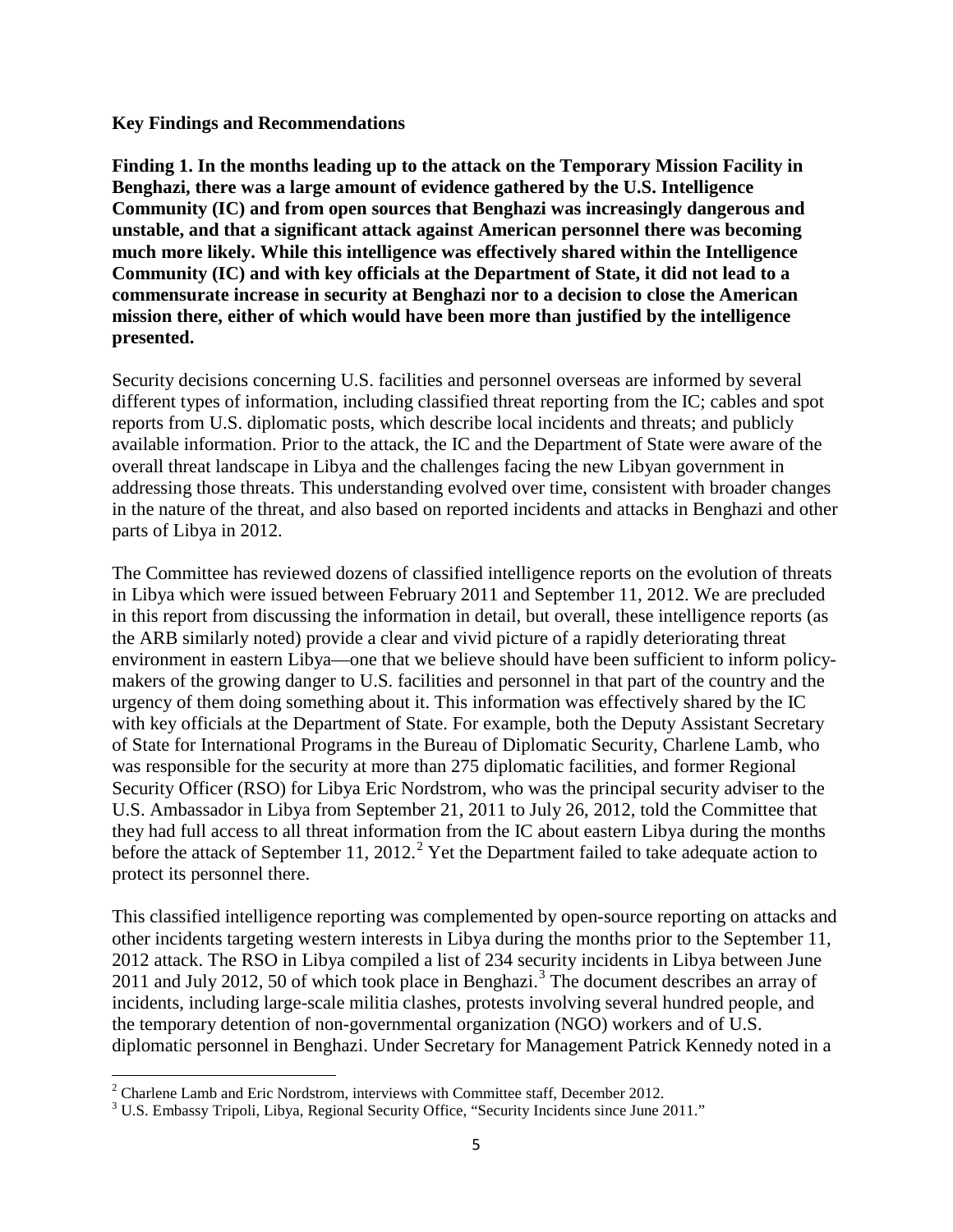briefing for the Committee, that Libya and Benghazi were "flashing red" around the time of the attack.

The incident reporting shows that western facilities and personnel became an increasing focus of threats in the spring of 2012. For example, on April 2, 2012 in Benghazi, a British diplomatic vehicle was attacked by a mob of demonstrators. Four days later, on April  $6<sup>th</sup>$ , a crude improvised explosive device (IED) was thrown over the wall of the U.S. facility in Benghazi, causing minimal damage. A spot report on the day of the event stated that shortly after the event two individuals were questioned. The suspects included one current and one former guard employed by Blue Mountain Group, the company which supplied the unarmed Libyan contract guards responsible for screening visitors to the U.S. compound– underscoring the potential risk of an insider threat in Benghazi.<sup>[5](#page-8-1)</sup> Four days after that, on April 10<sup>th</sup>, also in Benghazi, a crude IED was thrown at the convoy of the United Nations Special Envoy to Libya.<sup>[6](#page-8-2)</sup>

Other publicly reported incidents occurred during this time frame, but there are four that we believe are particularly noteworthy. Taken as a whole, they demonstrated the capability and intent of Benghazi-based Islamist extremist groups to conduct a significant attack against U.S. or other western interests in Libya:

- On May 22, 2012, the International Committee for the Red Cross/Red Crescent (ICRC) building in Benghazi was hit by two RPG rounds, causing damage to the building but no casualties. Several days later, the Brigades of the Imprisoned Sheikh Omar Abdel Rahman claimed responsibility for this attack, accusing the ICRC of proselytizing in Libya. $<sup>7</sup>$  $<sup>7</sup>$  $<sup>7</sup>$ </sup>
- On June 6, 2012, the U.S. Temporary Mission Facility in Benghazi was targeted by an IED attack that blew a hole in the perimeter wall. Credit for this attack was also claimed by the Brigades of the Imprisoned Sheikh Omar Abdel Rahman, which said it carried out the attack in response to the reported drone strike on al Qaeda leader Abu Yahya al-Libi in Northern Waziristan.[8](#page-8-4)
- On June 11, 2012, an attack was carried out in Benghazi on the convoy of the British Ambassador to Libya. Attackers fired an RPG on the convoy, followed by small arms fire. Two British bodyguards were injured in the attack. This attack was characterized afterwards in an incident report by the Department of State's Bureau of Diplomatic Security as a "complex, coordinated attack."<sup>[9](#page-8-5)</sup>

<span id="page-8-1"></span><span id="page-8-0"></span><sup>&</sup>lt;sup>4</sup> Committee Member briefing, November 14, 2012.<br><sup>5</sup> REDACTED, e-mail message to DS-IP-NEA, April 6, 2012.<br><sup>6</sup> U.S. Embassy Tripoli, Libya, Regional Security Office, "Security Incidents since June 2011."

<span id="page-8-3"></span><span id="page-8-2"></span> $<sup>7</sup>$  Ibid.</sup>

<span id="page-8-4"></span> $8$  Ibid.

<span id="page-8-5"></span><sup>&</sup>lt;sup>9</sup> REDACTED, e-mail message to DS-IP-NEA; DSCC\_E TIA/PII; DSCC\_E TIA/ITA; DSCC\_C DS Seniors,

<sup>&</sup>quot;Benghazi – SR – Attack on British Ambassador Motorcade – 06112012," June 11, 2012.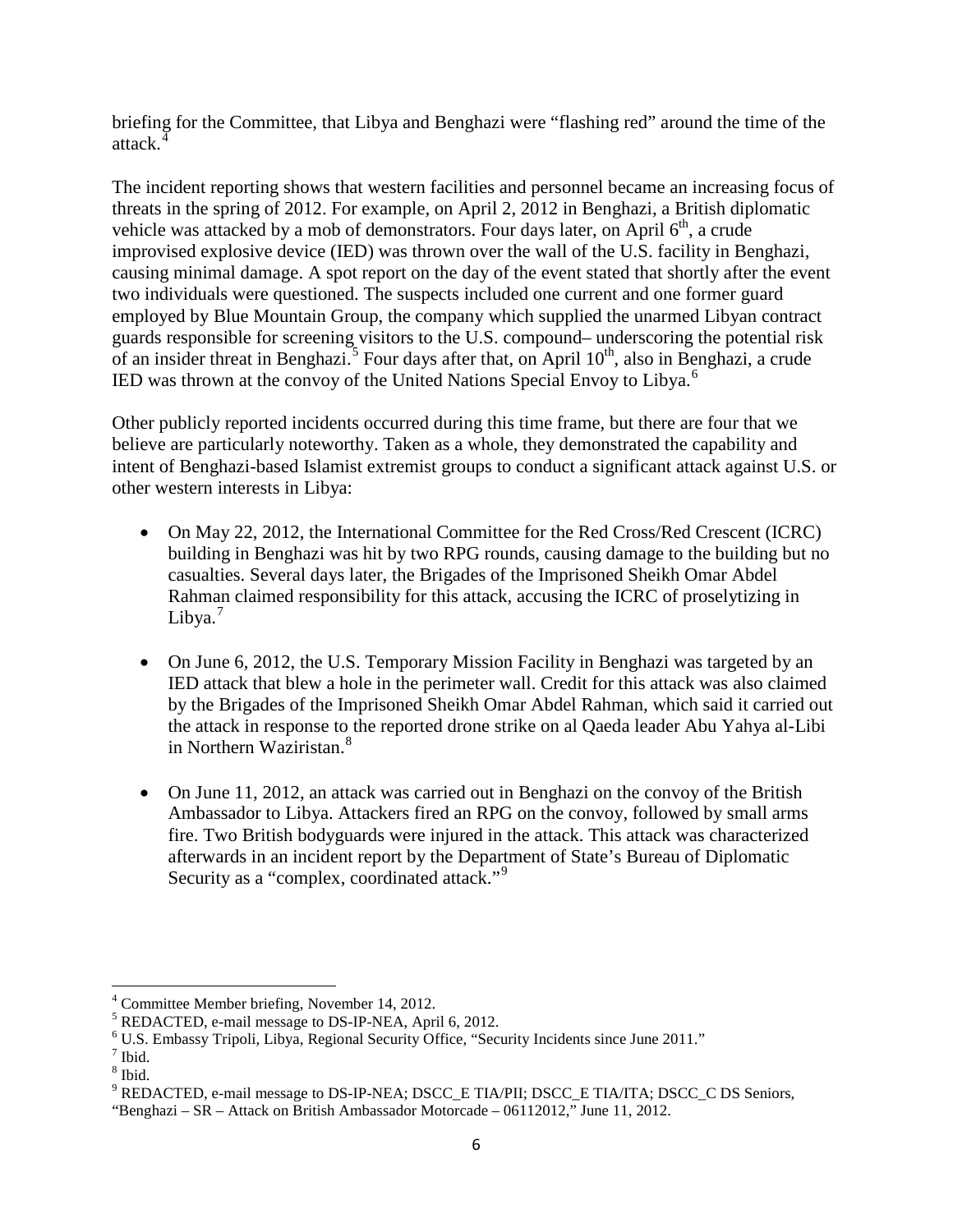• On June 18, 2012, the Tunisian consulate in Benghazi was stormed by individuals affiliated with Ansar al-Sharia Libya (AAS), allegedly because of "attacks by Tunisian artists against Islam."[10](#page-9-0)

Overall, the threat to western interests in eastern Libya and in Benghazi specifically was high even prior to the attack of September 11, 2012. Reviewing these incidents, an unclassified open source report by a contractor to AFRICOM noted in July 2012 that:

"Nonetheless, Benghazi has seen a notable increase in violence in recent months, particularly against international targets. These events point to strong anti-Western sentiments among certain segments of the population, the willingness of Salafi-jihadi groups in the city to openly engage in violence against foreign targets, and their capacity to carry out these attacks."<sup>[11](#page-9-1)</sup>

Taking classified reporting on the increasing dangers in eastern Libya together with the open source incidents should have provided a clear picture of the dangers for American personnel in Benghazi unless their security were greatly improved.

**Finding 2. Notwithstanding the increasingly dangerous environment in eastern Libya in 2011 and 2012, the U.S. government did not have specific intelligence of an imminent attack on the U.S. mission in Benghazi. The lack of such actionable intelligence may reflect a failure in the IC to focus sufficiently on terrorist groups that have weak or no operational ties to core al Qaeda and its main affiliates.**

While the IC had developed and adequately shared general threat information on terrorist groups and Islamist extremist militias in eastern Libya prior to the attack, it did not have specific warning that this attack was to take place on September 11, 2012. Intelligence capabilities that provide early, specific warnings have played a critical role in preventing terrorist attacks against U.S. facilities overseas and in the homeland in the last decade.<sup>[12](#page-9-2)</sup> There were no such warnings available for Benghazi before the attack of September 11, 2012. Why?

First, there may not have been significant or elaborate advance planning for the attack. In a hearing before our Committee on September 19, 2012, National Counterterrorism Center (NCTC) Director Matthew Olsen described the attack as "opportunistic" and stated that the IC had no indication of "significant advanced planning or coordination for this attack."<sup>[13](#page-9-3)</sup>

<span id="page-9-0"></span><sup>10</sup> Hadeel Al-Shalchi, "Gunmen attack Tunisian consulate in Benghazi," *Reuters*, June 18, 2012. [http://www.reuters.com/article/2012/06/18/us-libya-gunmen-tunisia-idUSBRE85H1V620120618;](http://www.reuters.com/article/2012/06/18/us-libya-gunmen-tunisia-idUSBRE85H1V620120618) Michel Cousins, "Tunisian Consulate in Benghazi attacked," *Libya Herald*, June 18, 2012.

<span id="page-9-1"></span> $\frac{http://www.libyaherald.com/2012/06/18/tunisian-consulate-in-benghazi-attached/}{^{11}}$ Navanti Group, *Security Conditions in Benghazi, Libya*, July 12, 2012.<br><sup>12</sup> However, as discussed later in this report, reliance solely on early warning intelligence is insuffi

<span id="page-9-2"></span>security improvement decisions.

<span id="page-9-3"></span><sup>&</sup>lt;sup>13</sup> Homeland Threats and Agency Responses: Hearing before the Homeland Security and Governmental Affairs Committee, United States Senate,  $112^{th}$  Cong., September 19, 2012. (Statement of Matthew Olsen, Director, NCTC).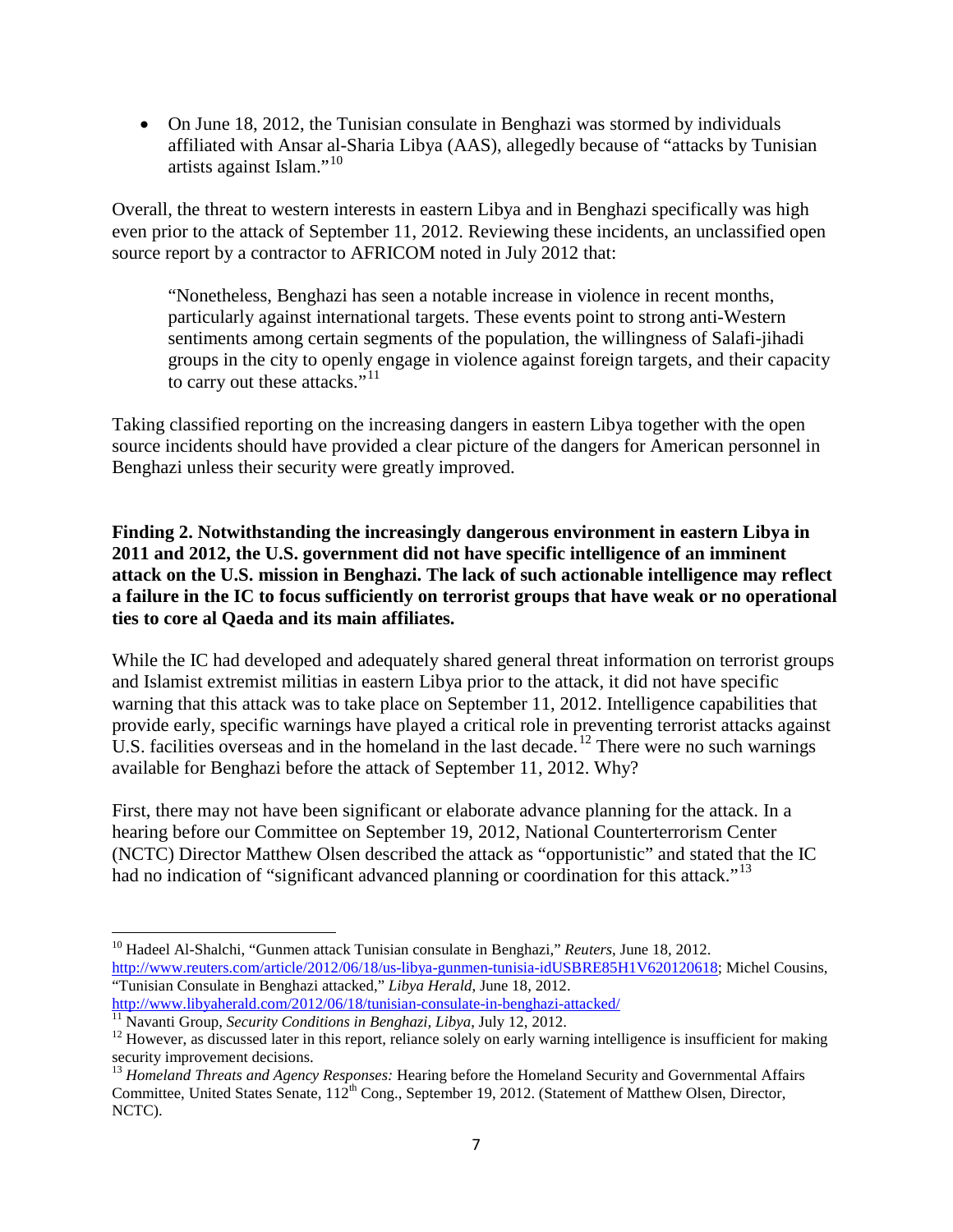However, the activities of local terrorist and Islamist extremist groups in Libya may have received insufficient attention from the IC prior to the attack, partially because some of the groups possessed ambiguous operational ties to core al Qaeda and its primary affiliates. For example, public statements by Libyan officials and many news reports have indicated that Ansar al-Sharia Libya (AAS) was one of the key groups involved in carrying out this attack on the U.S. facility in Benghazi. The group took credit on its own Facebook page for the attack before later deleting the post. U.S. officials viewed AAS prior to the attack as a "local extremist group with an eye on gaining political ground in Libya."[14A](#page-10-0)AS has not been designated as a foreign terrorist organization by the U.S. government, and apparently the IC was "not focused" on this group to the same extent as core al Qaeda and its operational affiliates.<sup>[15](#page-10-1)</sup>

This finding has broader implications for U.S. counterterrorism activities in the Middle East and North Africa. With Osama bin Laden dead and core al Qaeda weakened, a new collection of violent Islamist extremist organizations and cells have emerged in the last two to three years. These groups are not all operationally linked to core al Qaeda or in some cases have only weak ties to al Qaeda. This trend is particularly notable in countries such as Libya, Egypt, Tunisia, and Syria that are going through political transition or military conflict as a result of the political upheavals referred to as the "Arab Spring."<sup>[16](#page-10-2)</sup>

While such groups do not always have strong operational ties to al Qaeda, they adhere to a similar violent Islamist extremist ideology. As an unclassified August 2012 report by the Library of Congress noted, AAS in Libya shares common symbols (the black flag) and ideology with al Oaeda.<sup>[17](#page-10-3)</sup> This Committee has spent several years focusing on the role that this ideology plays in motivating homegrown violent Islamist extremists, most of whom have no direct ties to al Qaeda. A similar phenomenon, though potentially much more dangerous, is at work with respect to many of these nascent terrorist groups, and is leading many of them to shift their focus from local grievances to foreign attacks against U.S. and other western facilities overseas.

**Recommendation:** U.S. intelligence agencies must broaden and deepen their focus in Libya, and beyond, on nascent violent Islamist extremist groups in the region that lack strong operational ties to core al Qaeda or its main affiliate groups. [18](#page-10-4) One benefit of doing so would be improved tactical warning capabilities, the kind of which were not present at Benghazi, but might have been even for an "opportunistic" attack.

<span id="page-10-0"></span><sup>&</sup>lt;sup>14</sup> Eli Lake, "Ansar al Sharia's Role in Benghazi Attacks still a Mystery," *The Daily Beast*, November 5, 2012, http://www.thedailybeast.com/articles/2012/11/05/ansar-al-sharia-s-role-in-benghazi-attacks-still-a-mystery. <sup>15</sup> Ibid.<br><sup>16</sup> For a general discussion of this phenomenon: Robert F. Worth, "Al Qaeda-Inspired Groups, Minus Goal of

<span id="page-10-2"></span><span id="page-10-1"></span>Striking U.S.", *The New York Times*, October 27, 2012,<br>http://www.nytimes.com/2012/10/28/world/middleeast/al-qaeda-inspired-groups-minus-goal-of-striking-us.html

<span id="page-10-3"></span><sup>&</sup>lt;sup>17</sup> Federal Research Division, Library of Congress, *Al-Qaeda in Libya: A Profile*, August 2012. See, e.g., the discussion of two local Libyan Islamist-oriented militias—Ansar al-Sharia and al-A'hrar Libya—which are described as broadcasting "typical al-Qaeda–type propaganda on the Internet."(33), http://freebeacon.com/wp-<br>content/uploads/2012/10/LOC-AQ-Libya.pdf

<span id="page-10-4"></span> $\frac{18}{18}$  As discussed further, infra, the State Department and the IC must also think beyond "warning" intelligence of specific attacks when making security decisions. This is one of the key lessons of the Accountability Review Board (ARB) Reports on the 1998 terrorist attacks on the U.S. embassies in Kenya and Tanzania.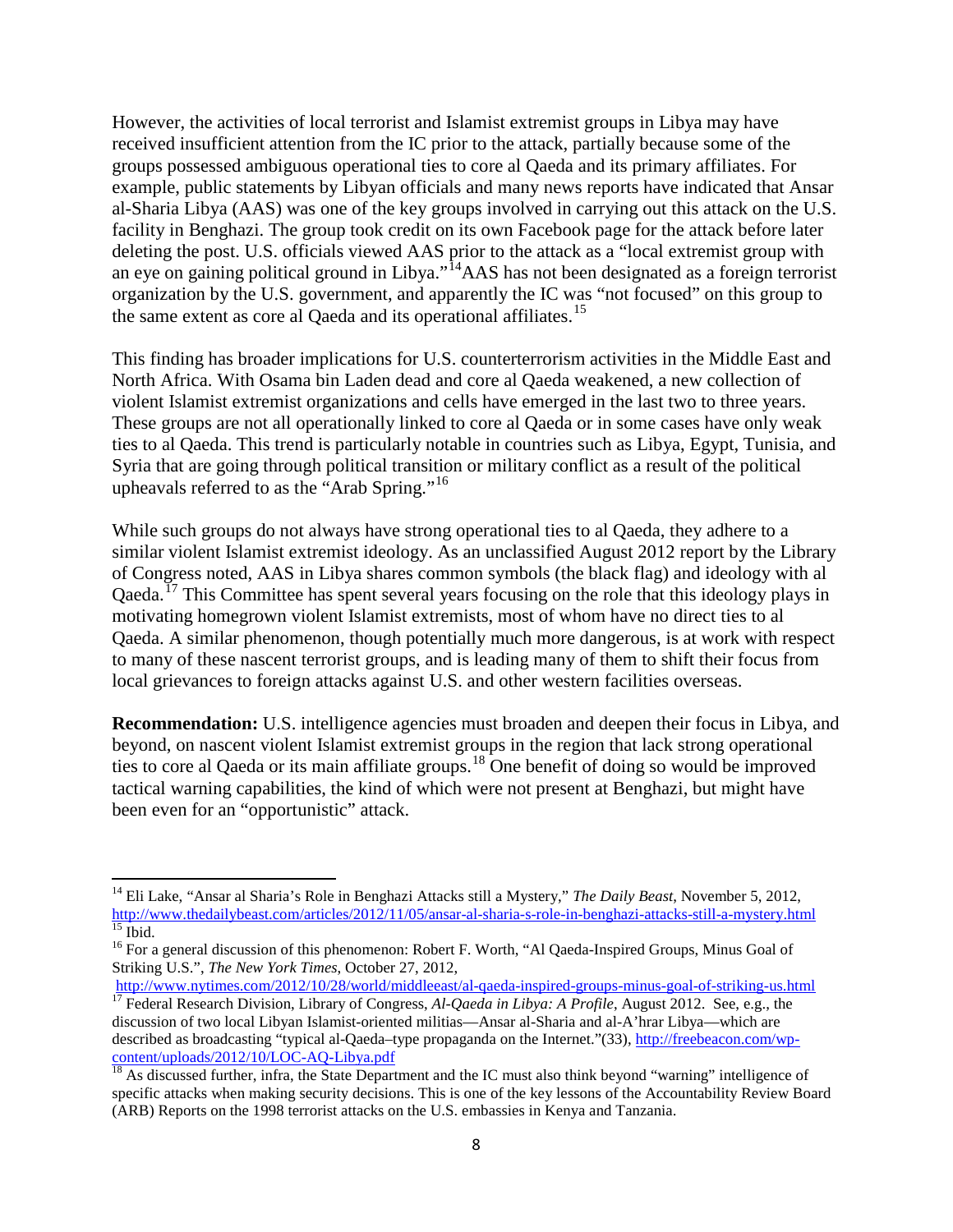## **Finding 3. The absence of specific intelligence about an imminent attack should not have prevented the Department of State from taking more effective steps to protect its personnel and facilities in Benghazi.**

This finding reflects earlier conclusions of the 1985 Advisory Panel on Overseas Security ("Inman Report") and the 1999 Accountability Review Board report on the attacks on the U.S. embassies in Kenya and Tanzania, which both warned the Department of State against becoming too reliant on tactical intelligence to determine the level of potential terrorist threats. The Inman report points out that "it would be foolhardy to make security decisions on the basis of an expectation of advance warning of peril."<sup>[19](#page-11-0)</sup>

Deputy Assistant Secretary Charlene Lamb stated that the level and kind of attack at Benghazi was something they had never seen before anywhere in the world.<sup>[20](#page-11-1)</sup> However, given clear warnings that threats were increasing in the Benghazi area, the Department of State should not have waited for a specific incident to happen or expected the delivery of tactical intelligence of a specific, imminent threat before taking additional steps to protect its diplomats or, if that was not possible, to close the Benghazi facility.

**Recommendation:** In providing security for its personnel around the world, the Department of State must fully consider the types of attacks that could take place given the strategic threat environment, even in the absence of imminent warning intelligence.

**Finding 4. Prior to the terrorist attacks in Libya on September 11, 2012, it was widely understood that the Libyan government was incapable of performing its duty to protect U.S. diplomatic facilities and personnel, as required by longstanding international agreements, but the Department of State failed to take adequate steps to fill the resulting security gap, or to invest in upgrading the Libyan security forces.**

A host country's responsibility to protect and safeguard a foreign nation's diplomatic personnel and facilities in its country has been codified in several international treaties, $21$  including the 1963 Vienna Convention on Consular Relations, which states that "[t]he receiving State is under a special duty to take all appropriate steps to protect the consular premises against any intrusion or damage and to prevent any disturbance of the peace of the consular post or impairment of its dignity."<sup>[22](#page-11-3)</sup> The Treaty also states that "[t]he receiving State shall treat consular officers with due

<span id="page-11-0"></span><sup>&</sup>lt;sup>19</sup> *Inman Report, Report of the Secretary of State's Advisory Panel on Overseas Security,* (June 1985).<br>  $\frac{http://www.fas.org/irp/thread/inman/}{20}$  Charlene Lamb, interview with Committee staff, December 6, 2012.

<span id="page-11-1"></span>

<span id="page-11-2"></span><sup>&</sup>lt;sup>21</sup>See Finzer v. Barry, 798 F.2d 1450, 1455 (D.C. Cir. 1986) (Bork, J.), (citing 2 C. Hyde, International Law 1249 (1945)) ("The principle that host states have a special responsibility to ensure that foreign embassies and the personnel inside them are free from threats of violence and intimidation is 'solidly entrenched in the Law of Nations.'").

<span id="page-11-3"></span><sup>&</sup>lt;sup>22</sup> Vienna Convention on Consular Relations, (Adopted April 24, 1963, entered into force, March 19, 1967) Art. 31; see also The 1961 Vienna Convention on Diplomatic Relations, Art. 22 (Adopted April 18, 1961, entered into force, April 29, 1964).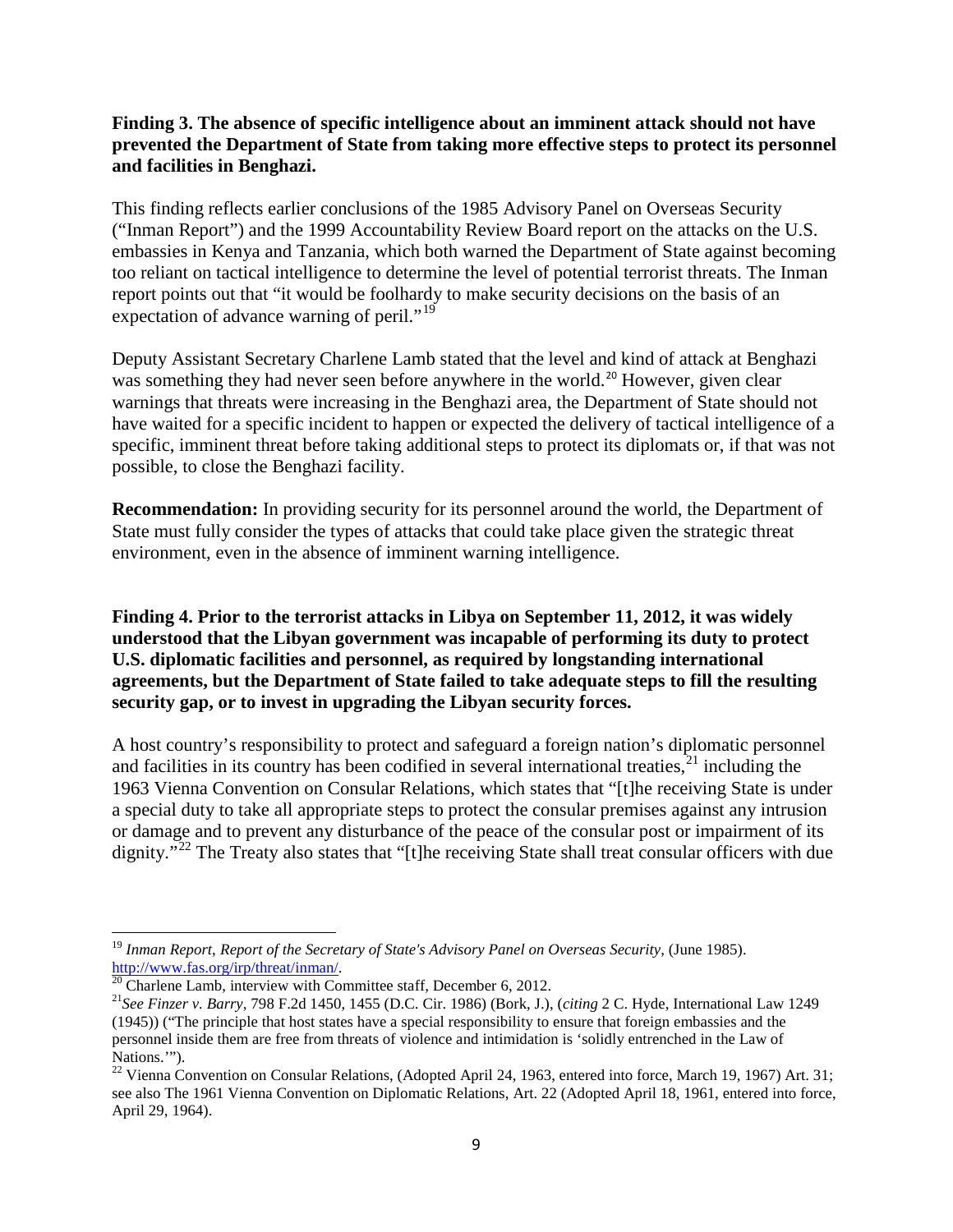respect and shall take all appropriate steps to prevent any attack on their person, freedom or dignity." $^{23}$  $^{23}$  $^{23}$ 

A host country's protection of an American embassy or other diplomatic facilities is one of the most important elements of security at that facility, but it is not the only one. A facility's own security, such as its U.S. Marine Corps Security Guards, DS agents, and in some cases, private security guards under contract, is also critical to its overall security posture. States whose governments do not exercise full control over their sovereign territory, or that have a limited security capability, cannot be counted on to safeguard U.S. diplomatic personnel and facilities. This is usually true, of course, in the aftermath of a revolution or civil war – as was the case in Libya – where the provision of protective services by the host nations is unpredictable at best. In those instances, the Department of State must improve one or more of the other three protectors of mission security within its control: Marine Corps Security Guards, Dipolmatic Security agents, or private security contractors.

In February 2011, the revolution began to end Colonel Muammar al-Qadhafi's autocratic rule of Libya. Between February and October of 2011, Libya was consumed with intense fighting between anti-government groups and Qadhafi's regime. On October 20, 2011, opposition forces conquered the last Qadhafi stronghold in Sirte and killed Qadhafi. Qadhafi's death ended the revolt but left open the question of who would govern Libya and how.

Just days after Qadhafi's death, Libyans turned to the interim Transitional National Council (TNC), established in the spring of 2011, to improve security and begin the process of reconstituting national institutions.<sup>[24](#page-12-1)</sup> However, the TNC faced numerous challenges and "struggled to calm the incendiary regional and factional disputes or exert control even over its own militias."<sup>[25](#page-12-2)</sup> Since no cohesive opposition group emerged from the civil war, the TNC had to contend with various armed factions that "remained a law unto themselves."<sup>[26](#page-12-3)</sup>

On July 7, 2012, Libyan voters participated in the first national election since 1965 and elected 200 members to the General National Congress.<sup>[27](#page-12-4)</sup> The election of the General National Congress represented a significant political achievement, but the formation of a new government was still under negotiation when the attacks in Benghazi occurred three months later in September. Civil order had not yet been restored. According to one expert review, "[a]ttacks on international targets, a series of aggressive attacks by armed Salafists on religious buildings around the country, and an assassination campaign against senior security officers have fueled widespread criticism of interim leaders since early 2012."<sup>[28](#page-12-5)</sup>

Given the unstable political and security situation, particularly in eastern Libya, the Libyan government was unable to provide security protection to foreign diplomatic facilities in a manner

<span id="page-12-0"></span><sup>&</sup>lt;sup>23</sup> Vienna Convention on Consular Relations, (Adopted April 24, 1963, entered into force, March 19, 1967) Art. 40.<br><sup>24</sup> Christopher M. Blanchard, Congressional Research Service, *Libya: Transition and U.S. Policy*, Octob

<span id="page-12-1"></span><sup>(16).</sup>

<span id="page-12-2"></span><sup>&</sup>lt;sup>25</sup> Adam Nossiter and Kareem Fahim, "Revolution Won, Top Libyan Official Promises Elections and a More Pious State," *New York Times*, October 24, 2011, A10.<br><sup>26</sup> Ibid.<br><sup>27</sup> Blanchard (17).<br><sup>28</sup> Blanchard (6).

<span id="page-12-4"></span><span id="page-12-3"></span>

<span id="page-12-5"></span>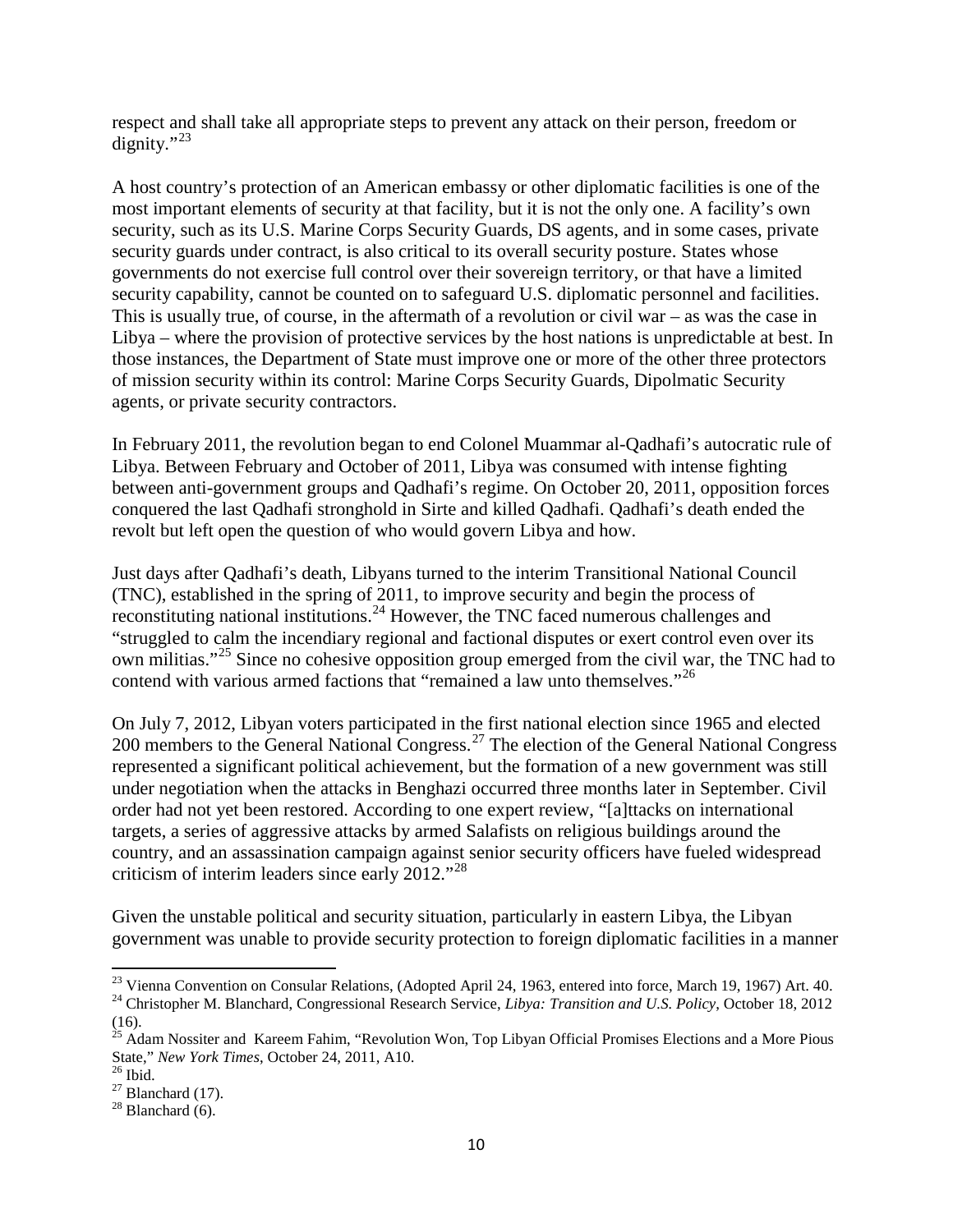consistent with international law. That is why the Department of State relied in part on a local militia, the February 17 Brigade, to provide protection for the Benghazi facility, as well as unarmed Libyan guards under contract with a private security firm. Throughout 2012, Department of State officials questioned the February 17 Brigade's competence and expressed concerns about its abilities.<sup>[29](#page-13-0)</sup> U.S. Department of State personnel were also concerned about the involvement of members of the February 17 Brigade in the extrajudicial detention of U.S. diplomatic personnel in at least one incident in Benghazi.[30](#page-13-1) Eric Nordstrom, told the Committee that while the February 17 Brigade did provide some protection and would likely respond to an attack, they clearly needed additional training.<sup>[31](#page-13-2)</sup> Only limited training ever occurred.

Some U.S. personnel also questioned the Brigade's loyalty to the Libyan government and their capacity or desire to safeguard American interests.<sup>[32](#page-13-3)</sup> In June 2012, an RSO in Benghazi wrote, "Unfortunately, given the current threat to the diplomatic mission, the militia members not currently on the [four-man team stationed at the facility] have expressed concern with showing active open support for the Americans in Benghazi."<sup>[33](#page-13-4)</sup> Notably, the contract between the State Department and the February 17 Brigade had expired by the time of the attack. In a handoff email to his replacement on August 29, 2012, the principal U.S. diplomatic officer in Benghazi wrote that the contract with the militia "lapsed several weeks ago" but that they were still operating under its terms. He said that "[t]his is a delicate issue, as we are relying on a militia in lieu of the central authorities and [Feb 17 Brigade] has been implicated in several of the recent detentions. We also have the usual concerns re their ultimate loyalties. But they are competent, and give us an added measure of security. For the time being, I don't think we have a viable alternative."<sup>[34](#page-13-5)</sup> In early September, a member of the February 17 Brigade told another RSO in Benghazi that it could no longer support U.S. personnel movements. The RSO also asked specifically if the militia could provide additional support for the Ambassador's pending visit and was told no.  $35$ 

The ability of the Libyan government to provide surge forces to rescue or evacuate personnel from the Benghazi facility was also extremely limited. The Department of State recognized this limitation. [36](#page-13-7) As early as February 1, 2012, RSO Nordstrom stated in a memo to his superiors that the political situation in post-revolution Libya "was fragile" and that "[m]any basic state institutions, including emergency services and tourist facilities are not yet fully operational."[37](#page-13-8)

<span id="page-13-0"></span><sup>&</sup>lt;sup>29</sup> See, for example, REDACTED, e-mail message to REDACTED, January 4, 2012; or REDACTED, e-mail message to REDACTED, April 1, 2012.

<span id="page-13-1"></span><sup>&</sup>lt;sup>30</sup> "Security Incidents since June 2011," U.S. Embassy Tripoli, Libya, Regional Security Office and REDACTED, email to DS-IP-NEA, "Benghazi RSO Spot Report," March 15, 2012.<br><sup>31</sup> Eric Nordstrom, interview with Committee staff, December 7, 2012. The State Department did provide some

<span id="page-13-2"></span>training to members of the Brigade.

<span id="page-13-3"></span> $32$  See, for example, REDACTED, e-mail message to REDACTED, January 4, 2012; or REDACTED, e-mail message to REDACTED, April 1, 2012. See also, REDACTED, email to REDACTED, June 17, 2012. <sup>33</sup> REDACTED, e-mail message to REDACTED, June 17, 2012.<br><sup>34</sup> REDACTED, e-mail message to REDACTED, "Benghazi Hand-off Notes," August 29, 2012.<br><sup>35</sup> REDACTED, e-mail message to Charlene Lamb, "Ambassador's protective det

<span id="page-13-5"></span><span id="page-13-4"></span>

<span id="page-13-6"></span><sup>2012.</sup>

<span id="page-13-7"></span><sup>&</sup>lt;sup>36</sup> The Security Failures of Benghazi: Hearing before the Committee on Oversight and Government Reform, U.S. Congress,  $112^{th}$  Cong., October 10, 2012. (Eric Allan Nordstrom, Regional Security Officer, Tripoli, Libya from  $9/21/11 - 7/26/12$ ).

<span id="page-13-8"></span><sup>&</sup>lt;sup>37</sup>RSO Eric Nordstrom, Memorandum to DS/DSS/TIA/OSAC, "OSAC Crime and Safety Report," February 1, 2012.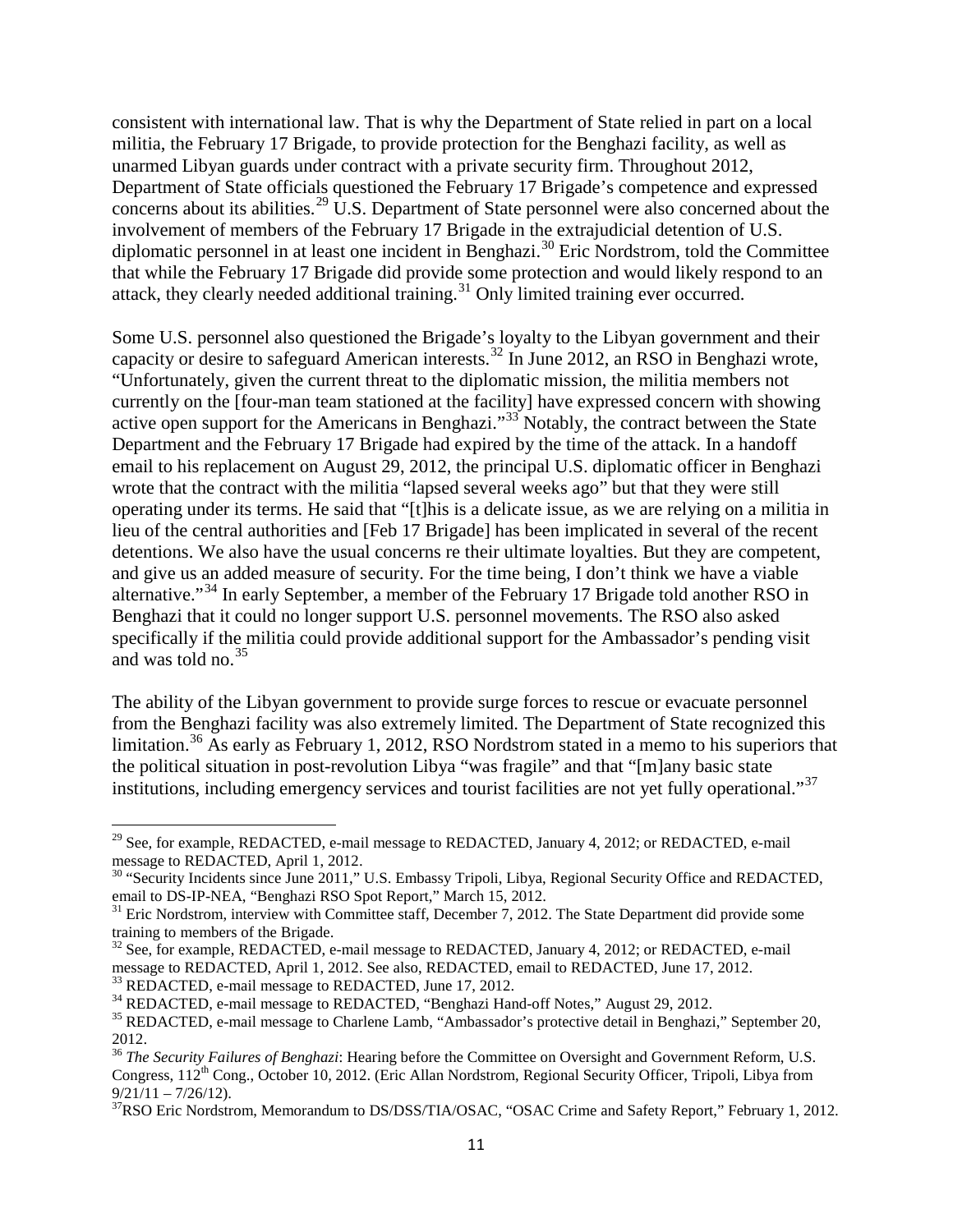Nordstrom noted that "various factions and militias continue to vie for power in the absence of a stable political and security environment, often resulting in violence."<sup>[38](#page-14-0)</sup>

This view of the Libyan government's inadequate security capabilities persisted through the attack on September 11, 2012. Communications from U.S. personnel in Libya continued to repeat the same conclusions stated by Nordstrom earlier in February. For instance, an early August cable from the Tripoli Embassy to the Department of State in Washington, states that even though the TNC had established a Supreme Security Council (SSC) to stabilize the security situation in Benghazi, its own commander had said that the SSC had "not coalesced into an effective, stable security force."[39](#page-14-1) Further, the cable warned that the "absence of a significant deterrence, has contributed to a security vacuum that is being exploited by independent actors."<sup>[40](#page-14-2)</sup> Similarly, an August 20, 2012 security update reported that other diplomats believed the SSC was "'fading away,' unwilling to take on 'anyone with powerful patrons from powerful tribes."<sup>[41](#page-14-3)</sup> That same month, DS personnel reviewing tripwires for an ordered departure<sup>[42](#page-14-4)</sup> of the post – that is, political, security, and intelligence benchmarks which would prompt diplomatic officials to close a facility or modify its operations – stated that "[m]ission opinion is that Libyan security forces are indifferent to the safety needs of the U.S. mission."<sup>[43](#page-14-5)</sup> On September 11, 2012, the day of the attack, the "Weekly Report" prepared by Department of State officers on the security situation in Benghazi described the frustrations of an SSC commander that the police and security forces were "too weak to keep the country secure."<sup>[44](#page-14-6)</sup>

Prior to Ambassador Stevens' visit to Benghazi in September 2012, the U.S. mission in Benghazi had made a request to the Libyan Ministry of Foreign Affairs for additional security in Benghazi to support the visit. At a minimum, these requests included appeals for a 24/7 police presence consisting of a vehicle and personnel at each of the compound's three gates.<sup>[45](#page-14-7)</sup> The only Libyan government response appears to have been an SSC police vehicle parked in front of the front gate (which, as the ARB noted, sped away as the attack began).

Though a few members of the February 17 Brigade and the Libya Shield militia assisted the Americans on the night of the attack, the security that these militias and the local police provided to U.S. personnel was woefully inadequate to the dangerous security environment in Benghazi.

The unarmed local contract guards also provided no meaningful resistance to the attackers. The Department of State's Inspector General had previously found that concerns about local security guards were not limited to Libya. A February 2012 Department of State Inspector General (IG) report found that more than two-thirds of 86 diplomatic posts around the world surveyed

<span id="page-14-1"></span><span id="page-14-0"></span> $38$  Ibid.<br> $39$  REDACTED, e-mail message to REDACTED, "The Guns of August: security in eastern Libya," August 8, 2012. <sup>40</sup> Ibid.<br><sup>41</sup> REDACTED, e-mail message to REDACTED, "Benghazi Weekly Report, Special Eid al-Fitr Edition," August

<span id="page-14-3"></span><span id="page-14-2"></span><sup>20, 2012.</sup>

<span id="page-14-4"></span> $42$  Under an ordered departure, all U.S. diplomatic personnel and their families are instructed by the Chief of Mission to leave the post.<br> $43$  Benghazi Assessment of Tripwires Breached as of August 13, 2012.

<span id="page-14-5"></span>

<span id="page-14-6"></span><sup>&</sup>lt;sup>44</sup> REDACTED, e-mail message to REDACTED, "Benghazi Weekly Report," September 11, 2012, (1).<br><sup>45</sup> REDACTED, e-mail message to Charlene Lamb, "Ambassador's protective detail in Benghazi," September 20,

<span id="page-14-7"></span><sup>2012.</sup>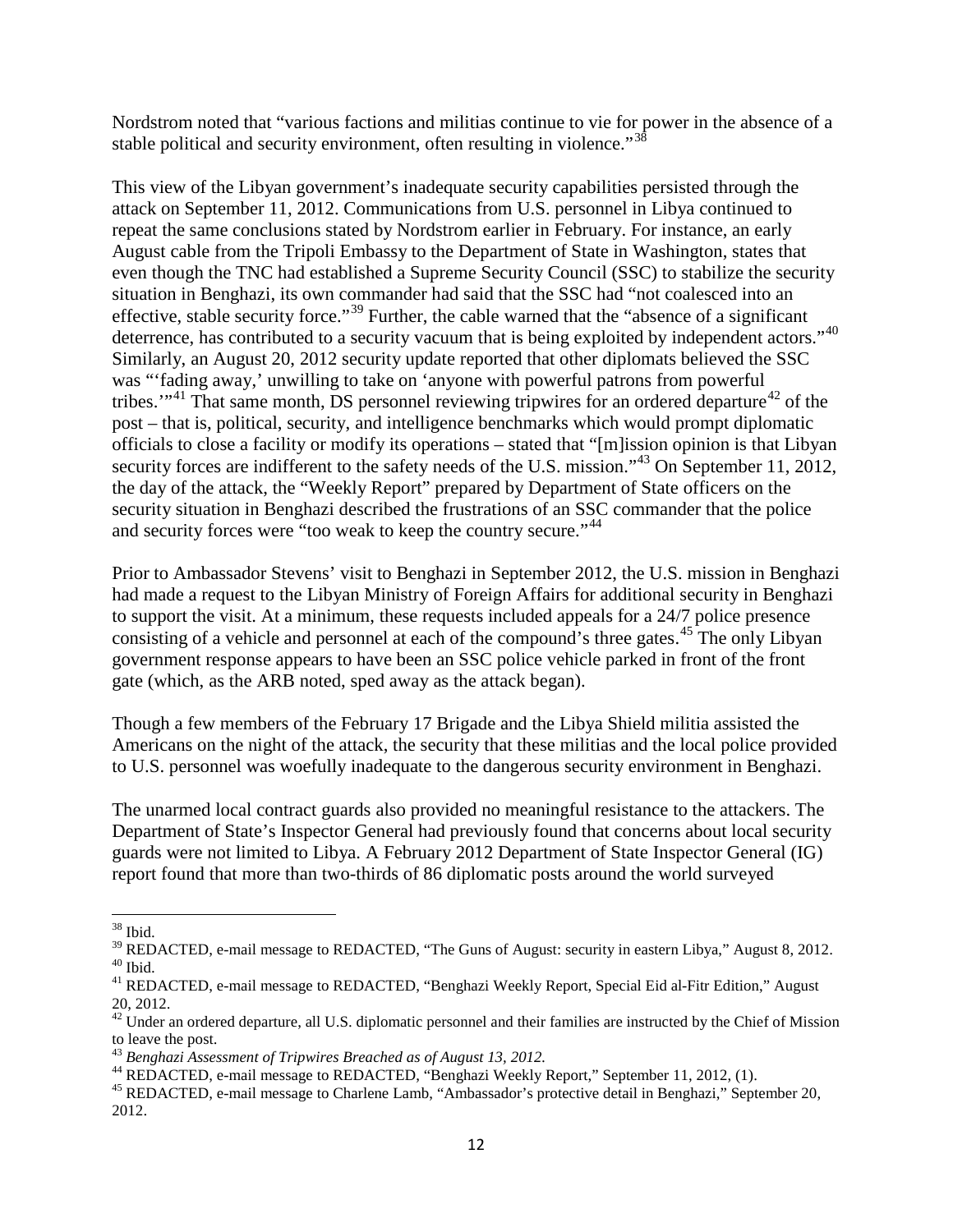reported problems with their local guard contractors. Of those posts that reported problems with their contractors, 37 percent said there was an insufficient number of local guards and 40 percent said there was insufficient training.<sup>[46](#page-15-0)</sup> The IG found that overseas diplomatic posts, particularly those in high-threat situations beyond Iraq, Afghanistan, and Pakistan urgently needed best-value contracting, which takes into account the past performance of contractors. [47](#page-15-1)

**Recommendation:** When it becomes clear that a host nation cannot adequately perform its functions under the Vienna Convention, the Department of State must provide additional security measures of its own, urgently attempt to upgrade the host nation security forces, or decide to close a U.S. Diplomatic facility and remove U.S. personnel until appropriate steps can be taken to provide adequate security. American personnel who serve us abroad must often work in high risk environments, but when they do, we must provide them with adequate security. That clearly was not the case in Benghazi on September 11, 2012.

**Recommendation:** The Department must conduct a review of its local guard programs and particularly the use of local guard contractors at high-risk posts who do not meet appropriate standards necessary for the protection of our personnel or facilities.

**Finding 5. The Benghazi facility's temporary status had a detrimental effect on security decisions, and that fact was clearly known by DS personnel in Benghazi and to their superiors who nevertheless left the American personnel in Benghazi in this very dangerous situation. The Department of State did not take adequate measures to mitigate the facility's significant vulnerabilities in this high-threat environment.** 

The Department of State opened the temporary mission in Benghazi in 2011 after the revolution against the Qadhafi government began because eastern Libya was the headquartes of the opposition to Qadhafi, and the embassy in Tripoli had been closed due to security concerns. The temporary mission was first located in a hotel and then moved, based on security concerns, to the compound referred to as the Temporary Mission Facility.<sup>[48](#page-15-2)</sup> After the U.S. Embassy was reopened in Tripoli when Qadhafi was overthrown, the Department of State initially planned to close the Benghazi facility in late 2011.[49](#page-15-3) However, in December 2011, the Department decided to extend its presence in Benghazi until December 2012. In the memo approving this decision, the Department stated that the facility would be a "smaller operation" but noted its importance to eastern Libyans and the assistance it could provide to the embassy in Tripoli.<sup>[50](#page-15-4)</sup>

The temporary status of the Benghazi facility contributed to its vulnerability. For example, DS agents stationed in Benghazi were always on temporary duty assignments, remaining there for relatively short periods, often no longer than a month. As Nordstrom noted, having temporary

<span id="page-15-0"></span><sup>46</sup> State Department, Office of Inspector General, *Review of Best-Value Contracting for the Department of State Local Guard Program and the Utility of Expanding the Policy Beyond High-Threat Posts in Iraq, Afghanistan, and* 

<span id="page-15-2"></span><span id="page-15-1"></span>

*Pakistan*, February, 2012 (9).<br><sup>47</sup> Ibid. (5).<br><sup>48</sup> Alex Tiersky and Susan Epstein, Congressional Research Service, *Securing U.S. Diplomatic Facilities and*<br>*Personnel Abroad: Background and Policy Issues*, November 26,

<span id="page-15-3"></span><sup>&</sup>lt;sup>49</sup> REDACTED, e-mail message to DS-IP-NEA and REDACTED, September 13, 2012.<br><sup>50</sup> NEA–Jeffrey Feltman, Action Memo to Under Secretary Kennedy, December 27, 2011, (2).

<span id="page-15-4"></span>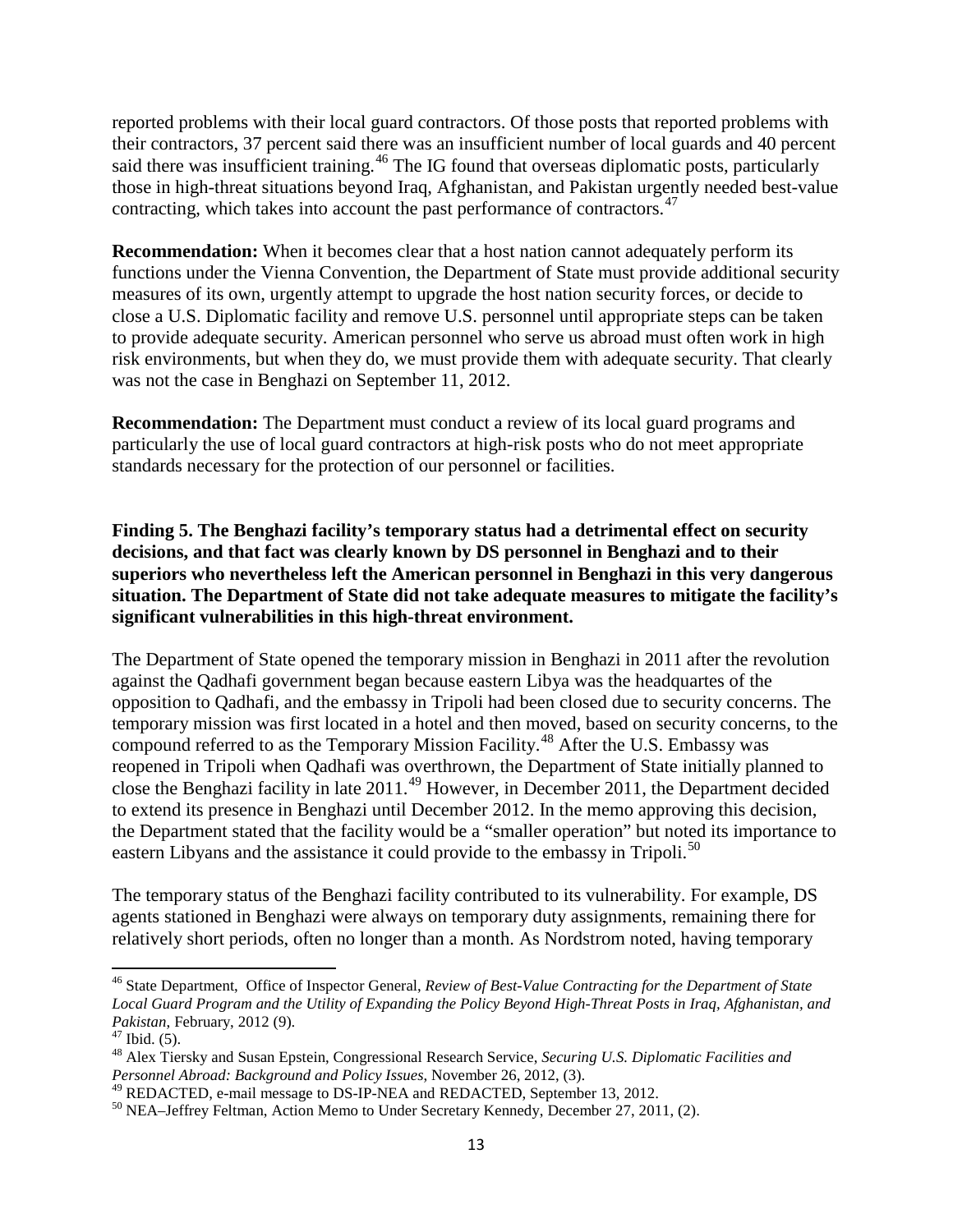duty agents made "developing security procedures, policies, and relationships more difficult."<sup>[51](#page-16-0)</sup> The temporary status also made it difficult to procure funds for security upgrades. A briefing paper prepared for a meeting of Assistant Secretary of State for Diplomatic Security Eric Boswell and then-Ambassador to Libya Gene Cretz noted, "Due to the ambiguity surrounding the duration of the U.S. Mission in Benghazi, RSO Benghazi has encountered funding issues for projects that are commonplace at most U.S. missions."<sup>[52](#page-16-1)</sup> The Committee received conflicting evidence with regard to whether the temporary Benghazi facility was on the Security Environment Threat List— a semiannual document that aids DS management in the allocation of overseas security resources and programs.<sup>[53](#page-16-2)</sup> In any event, it is hard to imagine there were more than a few Department of State missions anywhere in the world that were in a more dangerous environment than Benghazi.

In the December 2011 memo approving the Temporary Mission Facility in Benghazi, the Department of State noted the need for corrective security measures for the facility. According to RSO Nordstrom, the Department of State never consulted with him about the security requirements of the facility before the December 2011 action memo was sent to Under Secretary Kennedy for approval.<sup>[54](#page-16-3)</sup> The memo approved by Kennedy indicated that the Department of State would " rapidly implement a series of corrective security measures as part of the consolidation of the State footprint."[55](#page-16-4) However, the memo lacked details as to the security standards to be followed and the resources required to implement the security measures. The absence of dedicated resources contributed to the constraints under which those in Washington and Benghazi would operate throughout 2012.

During 2012, however, the Department did make a variety of field expedient security enhancements, including:

- The installation of concrete jersey barriers;
- The installation of four vehicle barriers for access control and anti-ram protection;
- Increased compound lighting;
- The installation of barbed wire on top of the existing perimeter wall to raise height and on top of the interior chain link fence to create secondary barrier;
- The installation of platforms for property and street surveillance;
- The construction of four guard booths;
- The installation of steel grillwork on windows;
- The installation of emergency releases on select windows grills for fire/emergency exit;
- The replacement of several wooden doors with steel doors with appropriate locking hardware;
- Sandbag emplacements for internal defense purposes; and

<span id="page-16-0"></span><sup>51</sup> *The Security Failures of Benghazi*: Hearing before the Committee on Oversight and Government Reform, U.S. Congress, 112th Cong., October 10, 2012. (Eric Allan Nordstrom, Regional Security Officer, Tripoli, Libya from  $9/21/11 - 7/26/12$ .<br><sup>52</sup> Diplomatic Security Issues Only Briefing paper for March 6, 2012 meeting of Assistant Secretary Boswell and

<span id="page-16-1"></span>Ambassador Cretz.<br><sup>53</sup> Eric Nordstrom, interview with Committee staff, December 7, 2012.

<span id="page-16-4"></span><span id="page-16-3"></span><span id="page-16-2"></span> $^{54}$  Ibid.<br><sup>55</sup> NEA-Jeffrey Feltman, Action Memo to Under Secretary Kennedy, December 27, 2011, (2).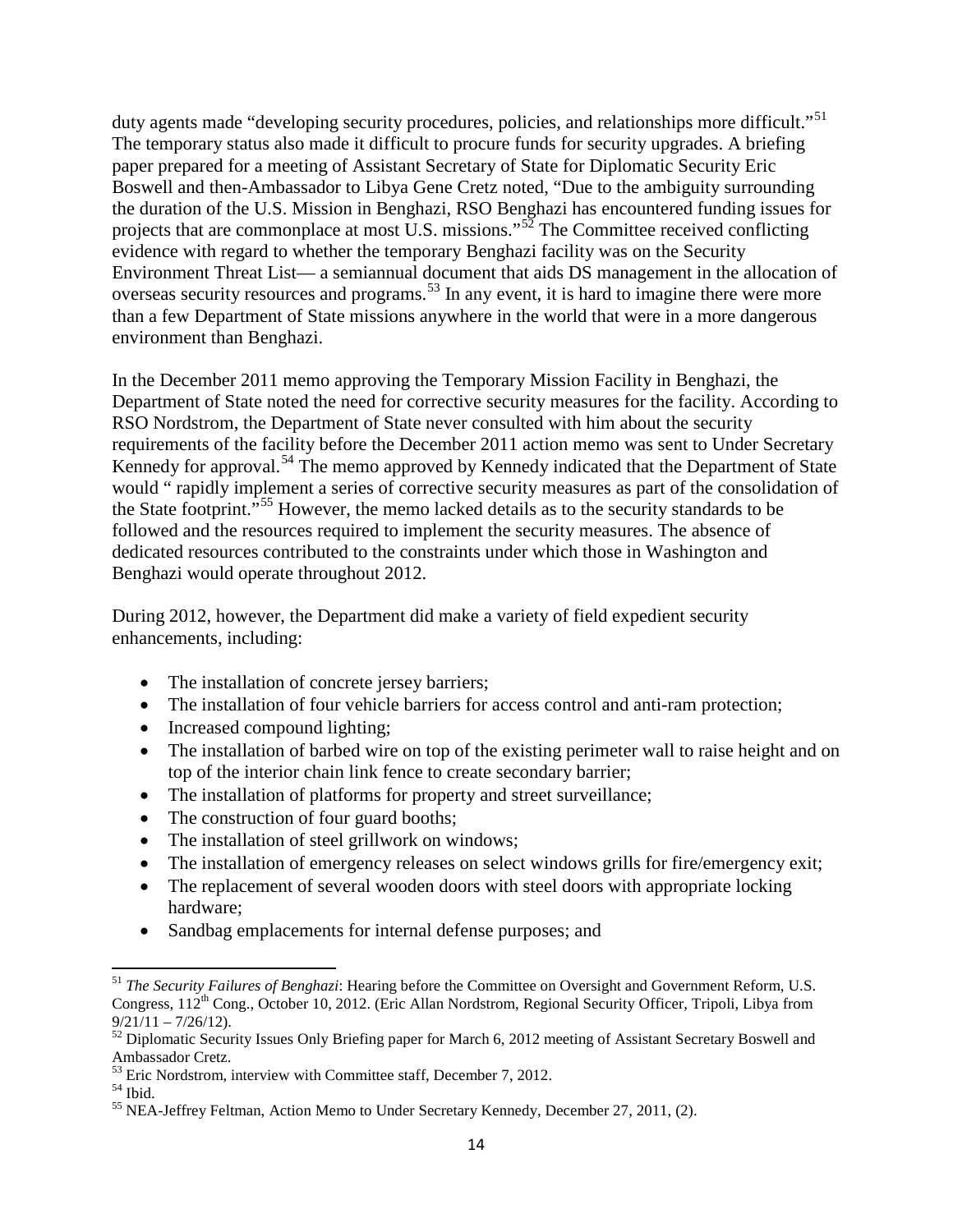• Hardening villas with safe rooms with a steel door. <sup>[56](#page-17-0)</sup>

But these physical security upgrades were insufficient to deter or repel the dozens of armed attackers that swarmed the compound, unimpeded, on September 11, 2012. As discussed in more detail below, the facility lacked the type of pedestrian barriers that could have slowed the attackers, even though the Department of State Inspector General and an earlier Accountability Review Board had each recommended the installation of such barriers at diplomatic posts in high-risk places like Benghazi.

Because the Benghazi facility was temporary, no security standards applied to it.<sup>[57](#page-17-1)</sup> While existing security standards require meaningful physical barriers to slow pedestrian access for permanent U.S. diplomatic facilities, there were few meaningful physical barriers at the Benghazi facility that would slow pedestrian access other than the closed gate. Once the gate was opened, there were no other physical impediments at that access point to keep anyone out of the facility's grounds or slow their assault.

Having additional physical barriers to reinforce the gate might have delayed the breach of the compound, giving those inside more time to prepare for the attack. For example, some permanent diplomatic facilities have a compound access control (CAC) point, a "mantrap," or both. Both of these types of barriers act as gates or enclosures that are used to limit the movement of pedestrians entering a diplomatic facility. While a CAC is primarily installed in conjunction with a pedestrian entrance, a mantrap is typically installed in conjunction with a vehicle gate or barrier. According to Deputy Assistant Secretary Charlene Lamb, a CAC was not in place at Benghazi due to time and money constraints. She estimated a CAC there would have cost hundreds of thousands of dollars. [58](#page-17-2) No mantrap was in place either, though the reason for that is less clear. Unfortunately, we will never know if the additional investment in either a CAC or mantrap would have provided the time needed to save the lives of Ambassador Chris Stevens and Foreign Service Officer Sean Smith because of the fires set by the terrorists.

The absence of mantraps has been identified as a security vulnerability at least twice in the last ten years by the Department of State. According to a 2009 Department of State Inspector General Report, the 2004 Accountability Review Board regarding the attack on the U.S. consulate in Jeddah, Saudi Arabia recommended the installation of pedestrian barriers at U.S. diplomatic facilities overseas.<sup>[59](#page-17-3)</sup> During that attack, terrorists exited their vehicle and quickly breached the perimeter after being stopped by the entrance's anti-vehicle barrier. The attackers killed six and wounded several others.<sup>[60](#page-17-4)</sup>

Five years later, the Department of State Inspector General found that the absence of approved security standards or recent directives from the Bureau of Diplomatic Security regarding the installation of mantraps resulted in a fewer number of mantraps at overseas posts than required

<span id="page-17-1"></span><span id="page-17-0"></span><sup>&</sup>lt;sup>56</sup> REDACTED, e-mail message to DS-IP-NEA and REDACTED, September 13, 2012.<br><sup>57</sup> Charlene Lamb and Eric Nordstrom, interviews with Committee staff, December 2012.<br><sup>58</sup> Charlene Lamb, interview with Committee staff, Decem

<span id="page-17-2"></span>

<span id="page-17-3"></span><sup>&</sup>lt;sup>59</sup> Department of State, Inspector General, *Review of the Department's Implementation of Mantraps*, Report Number ISP-I-09-29, February 2009, (2-3).

<span id="page-17-4"></span><sup>&</sup>lt;sup>60</sup> Attack on U.S. Consulate General in Jeddah, James C. Oberwetter, U.S. Ambassador to Saudi Arabia, On-the-Record Briefing, Jeddah, Saudi Arabia, December 7, 2004 http://2001-2009.state.gov/p/nea/rls/rm/39516.htm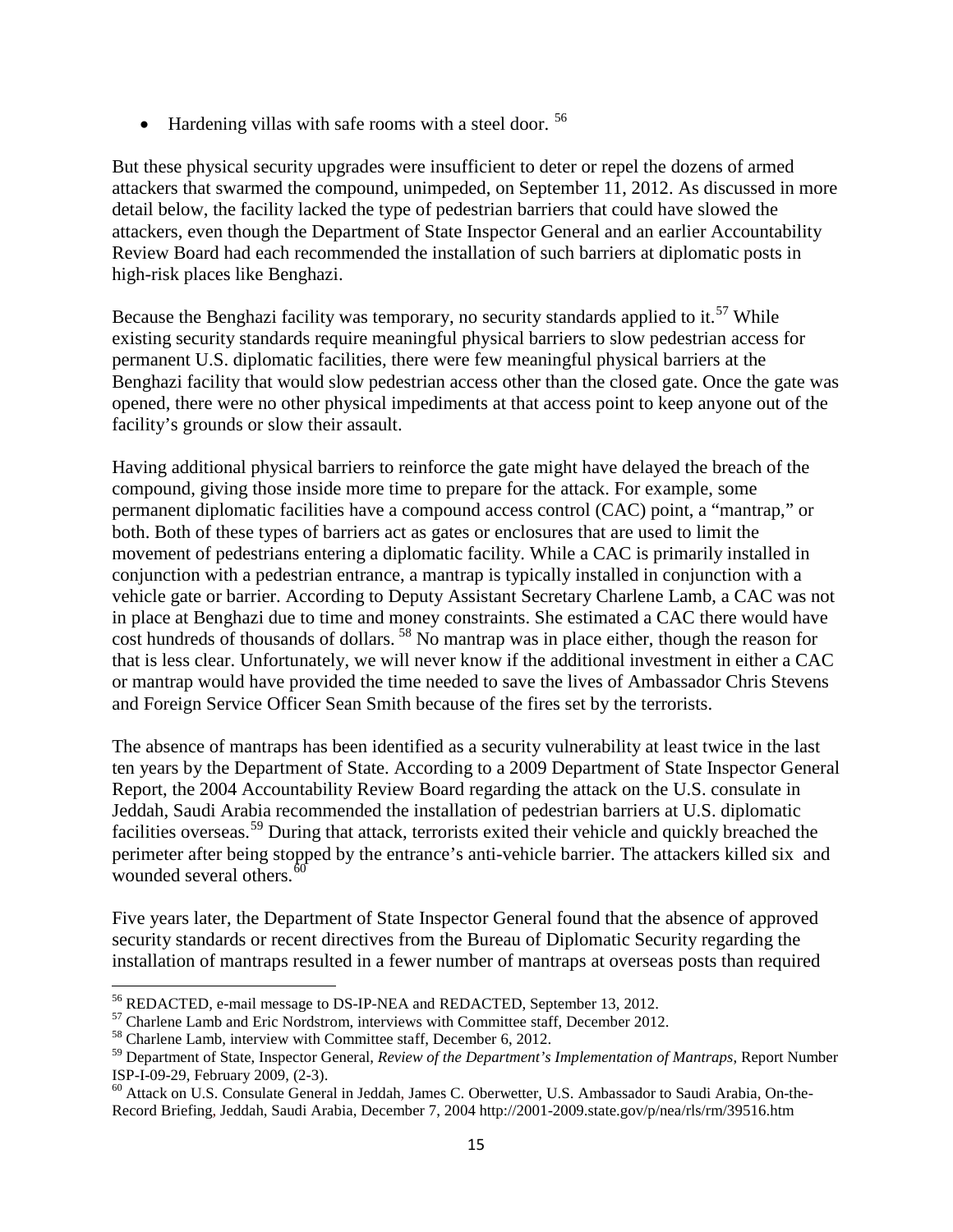worldwide. At the time, 25 percent of critical threat posts that responded to the IG's survey did not have or request a mantrap and 39 percent of posts rated as a high threat post that responded to the survey also had no mantraps, plans for a mantrap, or were unable to accommodate mantraps. The numbers were worse for low and medium threat posts. According to the Department of State IG report, the average cost of installing mantraps at a U.S. diplomatic post (including related infrastructure) is approximately  $$55,000$ .<sup>[61](#page-18-0)</sup>

In determining the amount of additional security to provide to the Benghazi facility, the Department of State did not conduct a joint analysis or confer with other agencies, such as DOD or members of the IC. For U.S. diplomatic facilities at greatest risk, such as Benghazi, more interagency analysis of security needs must be done to identify gaps in security and take the steps to address them. Since the attack in Benghazi, the Department of State and the Department of Defense have jointly begun this important work, focusing initially on the highest threat facilities around the globe,<sup>[62](#page-18-1)</sup> but that should have happened before the attack.

Resourcing for security is a joint responsibility of the Executive Branch and the Legislative Branch. The Department of State's decisions regarding security at the Benghazi facility were made in the context of its budget and security requirements for diplomatic facilities around the world. Overall, the Department of State's base requests for security funding have increased by 38 percent since Fiscal Year (FY) 2007, and base budget appropriations have increased by 27 percent in the same time period. Other security funding provided beyond that in supplemental appropriations bills has been nearly entirely for diplomatic facilities in just three countries—Iraq, Afghanistan, and Pakistan. [63](#page-18-2) Less has gone elsewhere and very little is available to the temporary facilities such as the one in Benghazi.

Importantly, funding requests for baseline diplomatic security programs<sup>[64](#page-18-3)</sup> have not been fully funded in any year since FY 2010. These accounts fund local guards, security technology, DS agents, and maintenance, construction and security upgrades for facilities. The Administration requested almost \$2.4 billion for the Worldwide Security Protection (WSP) and Embassy Security, Construction and Maintenance (ESCM) accounts in fiscal year 2011 (the Department of State's two largest diplomatic security accounts), but the House of Representatives recommended a funding level that was \$127.5 million less than the President's Budget request. The Senate restored \$38 million of the funding in the final enacted appropriations bill for that year. In fiscal year 2012, the gap was larger: Congress enacted appropriations for diplomatic security that were \$275 million less than was requested.<sup>[65](#page-18-4)</sup>

<span id="page-18-0"></span><sup>&</sup>lt;sup>61</sup> Department of State, Inspector General, *Review of the Department's Implementation of Mantraps*, Report Number ISP-I-09-29, February 2009, (3).

<span id="page-18-2"></span><span id="page-18-1"></span> $^{62}$  Committee member briefing, November 14, 2012.<br><sup>63</sup> Congressional Research Service (CRS), e-mail message to Committee staff, December 20, 2012. For example, CRS noted all Overseas Contingency Operations enacted and requested for the Worldwide Security Protection account in Fiscal Years 2012 and 2013 were for facilities in Afghanistan and Pakistan. Additionally, there was approximately \$1.5 billion funding for Iraq embassy "security and overhead cover" in FY 2012.

<span id="page-18-3"></span><sup>&</sup>lt;sup>64</sup> According to CRS, these include State Department accounts for Worldwide Security Protection (WSP); Embassy Security, Construction and Maintenance (ESCM); Diplomatic Security, Counterterrorism within the Diplomatic and

<span id="page-18-4"></span>Consular Programs; and Diplomatic Security within the Border Security Program. <sup>65</sup> Department of State, *Congressional Budget Justification Volume 1: Department of State Operations Fiscal Year 2013* (February 13, 2012), and the Consolidated Appropriations Act, 2012, P.L. 112-74.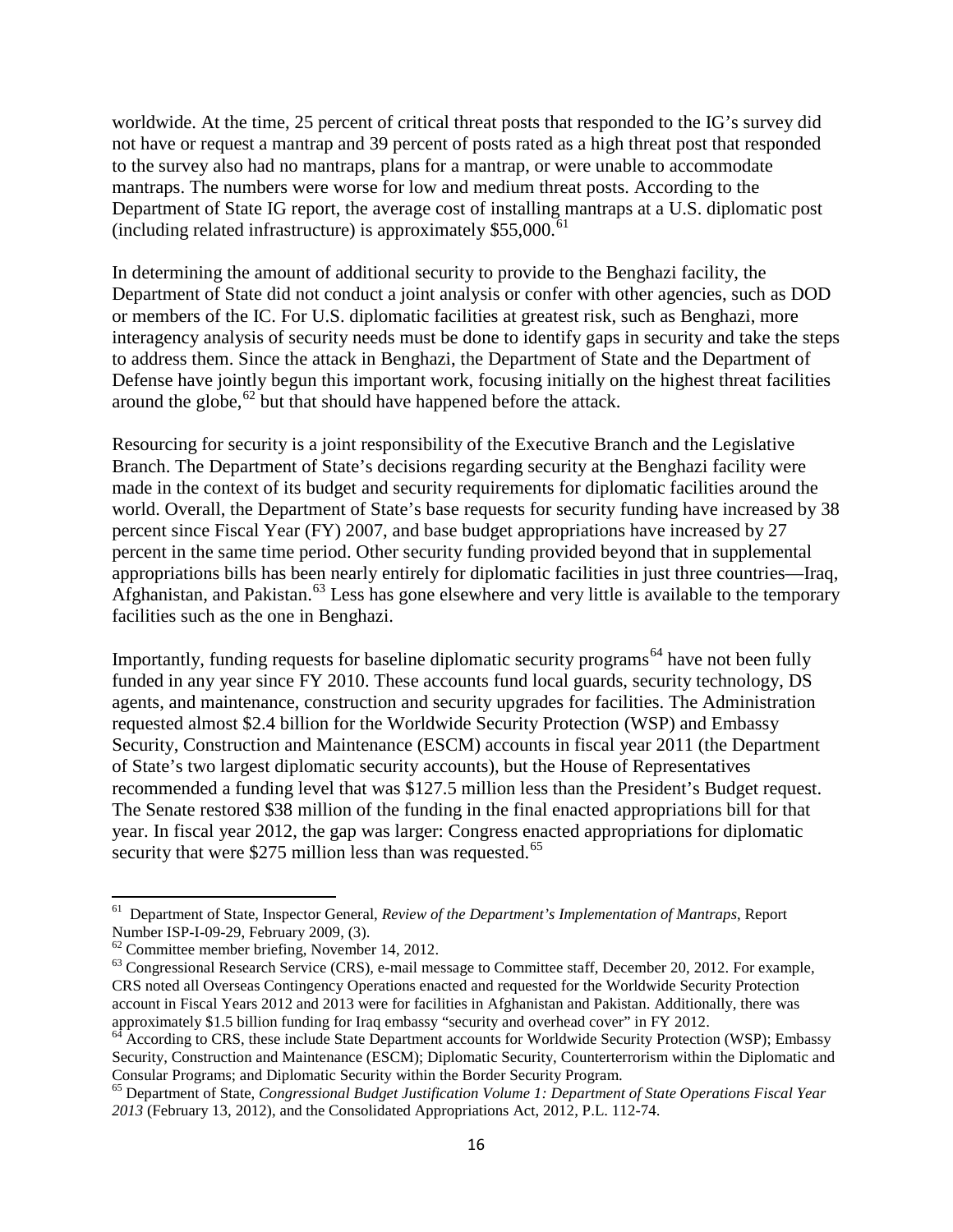At the same time, Congress has generally been responsive in providing supplemental and Overseas Contingency Operations (OCO) funds to the Department of State – more than \$1.7 billion since 2007 – in response to emergent, security-driven funding requests, although primarily for facilities in Iraq, Afghanistan and Pakistan. However, there was no supplemental or OCO request made by the President for additional diplomatic security enhancements in FY2010 or FY2011.<sup>[66](#page-19-0)</sup> Neither the Department of State nor Congress made a point of providing additional funds in a supplemental request for Libya, or more specifically, Benghazi.

Congress' inability to appropriate funds in a timely manner has also had consequences for the implementation of security upgrades. RSO Nordstrom stated that Continuing Resolutions had two detrimental effects on efforts to improve security in Benghazi. First, the Department of State would only allow funds to be expended at a rate of 80 percent of the previous year's appropriations level, so as not to risk a violation of the Anti-Deficiency Act. Second, in the absence of a supplemental appropriations or reprogramming request, security funds for Benghazi had to be taken "out of hide" from funding levels for Libya because Benghazi was not included in previous budget requests.[67](#page-19-1)

**Recommendation:** The Department of State should establish a mandatory process to determine what security standards are applicable to temporary facilities to ensure that they are adequately protected.

**Recommendation:** In the future, more interagency joint assessments or analyses of security needs must be done for U.S. diplomatic facilities at greatest risk. A joint assessment could not only improve our government's ability to identify security gaps, it would make all agencies more aware of assets available to meet security challenges and those available to respond to a crisis.

**Recommendation:** The Administration and Congress must work together to provide sufficient, steady, and timely funding resources to secure diplomatic facilities and personnel worldwide.

## **Finding 6. The Department of State did not adequately support security requests from its own security personnel in Benghazi.**

Throughout 2012, the number of DS agents temporarily deployed to Benghazi fluctuated, decreasing to as low as *one* agent for a six week period in March and April 2012 due to visa problems.[68](#page-19-2) At the time of the attack, there were three DS agents who were stationed in Benghazi and two more who accompanied the Ambassador there from Tripoli. RSO Nordstrom said that security personnel in Tripoli were sometimes used to augment Benghazi security when necessary.[69](#page-19-3)

<span id="page-19-0"></span><sup>&</sup>lt;sup>66</sup> Alex Tiersky and Susan Epstein, Congressional Research Service, *Securing U.S. Diplomatic Facilities and Personnel Abroad: Background and Policy Issues, November 26, 2012, (15).* 

<span id="page-19-2"></span><span id="page-19-1"></span>

<span id="page-19-3"></span>

<sup>&</sup>lt;sup>67</sup> Eric Nordstrom, interview with Committee staff, December 7, 2012.<br><sup>68</sup> REDACTED, e-mail message to REDACTED, October 1, 2012.<br><sup>69</sup> Eric Nordstrom, interview with Committee staff, December 7, 2012.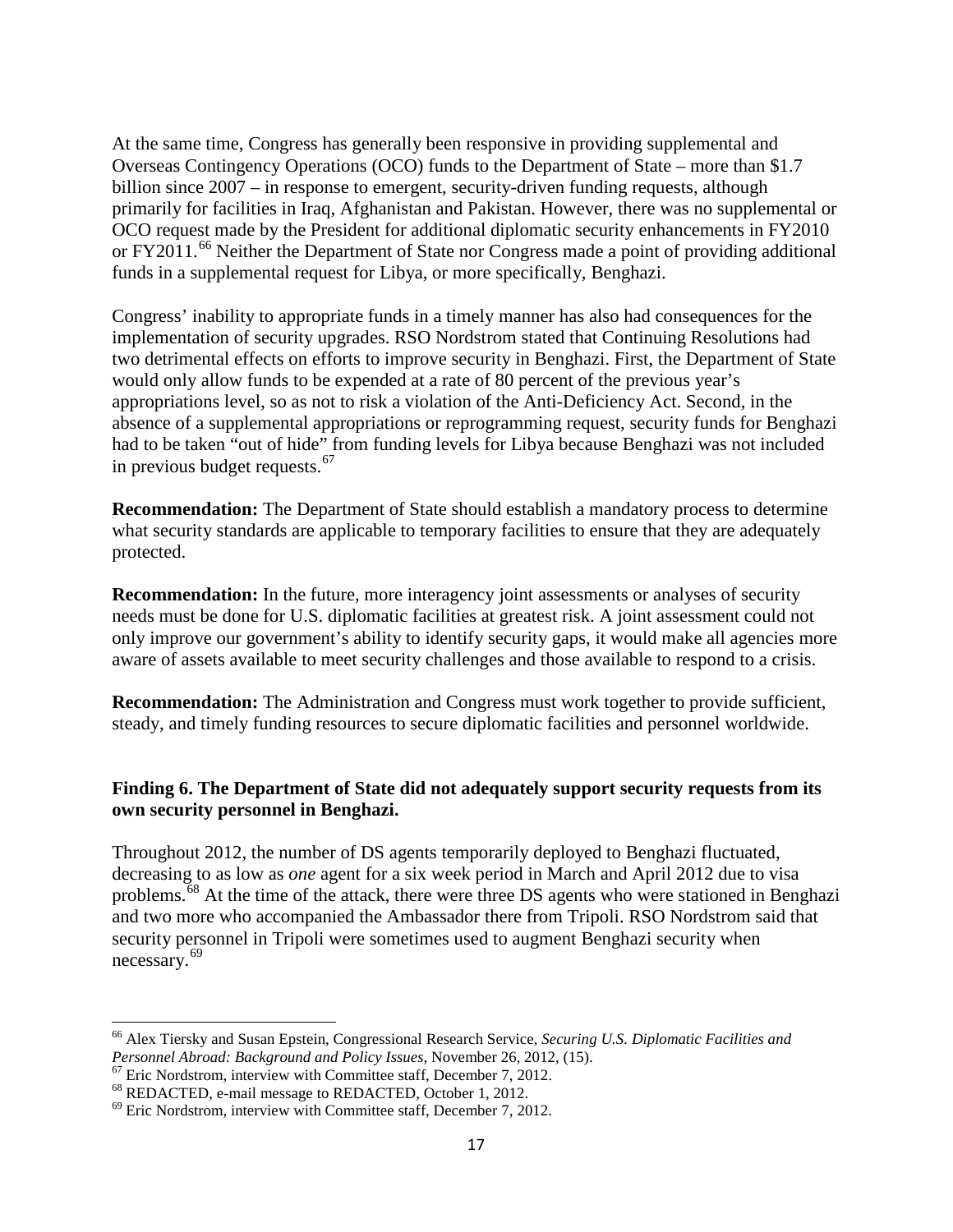As conditions changed in late spring and early summer, officers in Tripoli and in Washington had good situational awareness of the growing threats in Libya and especially in Benghazi. However, the Department of State did not provide enough security to address the increased threats and did not adequately support field requests for additional security. For example, in March 2012 the Tripoli Embassy had requested five full-time security positions for Benghazi. However, a day after sending this request, Nordstrom was told that Washington had capped the number of agents in Benghazi at three, even though the request for five agents was consistent with the December 2011 action memo approved by Under Secretary Kennedy to extend the duration of the Benghazi facility.<sup>[70](#page-20-0)</sup> In addressing the March request for five DS agents, Deputy Assistant Secretary Lamb questioned RSO Nordstrom about the fact that two of those five requested positions would be used for non-personnel security related duties—one for driving and one to secure a computer.<sup>[71](#page-20-1)</sup> Deputy Assistant Secretary Lamb asked that local employees be hired for these positions since they were arguably not related to security.<sup>[72](#page-20-2)</sup> Later, two local nationals were hired to fulfill these duties. In July Embassy officials in Tripoli requested a *minimum* of three DS agents for Benghazi.

Nordstrom also testified that he would have preferred to extend a DOD support team, which DOD provided to the Department of State on a non-reimbursable basis, that was scheduled to depart in August 2012. The 16-person Site Security Team (SST) was stationed in Tripoli, but on occasion some of its members also helped with security in Benghazi. The team's deployment had previously been extended twice. Nordstrom said he though that requesting an extension would have "too much political cost," and he was not told to do so.<sup>[73](#page-20-3)</sup> In July 2012, Nordstrom had sent a request, via cable approved by Ambassador Stevens, for a minimum of 13 temporary U.S. security personnel—which he said could be either DS employees or SST personnel, or a combination of both—to support needs in Tripoli.<sup>[74](#page-20-4)</sup> Nordstrom said he never received a response to that request.<sup>[75](#page-20-5)</sup> Though the Department of State never formally asked DOD to extend the SST team, at the time of the attack several members of the SST were still in Tripoli for other purposes, and two participated in the rescue effort the night of the attack.

In the Department's late 2011 plan describing a transition to "locally staffed operations," one of the reasons given for that transition was that "DS does not have sufficient resources to sustain the current level of the security assets in Libya."[76](#page-20-6) Lamb commented on this issue in her interview with the Committee, stating that it was hard to sustain large numbers of DS agents on short-term tours because there is not a floating pool of agents so that to fill a gap in Libya she needed to create a gap elsewhere. $^{77}$  $^{77}$  $^{77}$ 

<span id="page-20-3"></span><span id="page-20-2"></span>

<span id="page-20-1"></span><span id="page-20-0"></span><sup>&</sup>lt;sup>70</sup> Eric Nordstrom, e-mail message to REDACTED, March 29, 2012.<br><sup>71</sup> Charlene Lamb, interview with Committee staff, December 6, 2012.<br><sup>72</sup> Ibid.<br><sup>73</sup> The Security Failures of Benghazi: Hearing before the Committee on Ove Congress,  $112^{th}$  Cong., October 10, 2012. (Eric Allan Nordstrom, Regional Security Officer from September 21 – July 26, 2012).<br><sup>74</sup> 12 Tripoli 690, July 9, 2012.

<span id="page-20-5"></span><span id="page-20-4"></span><sup>&</sup>lt;sup>75</sup> The Security Failures of Benghazi: Hearing before the Committee on Oversight and Government Reform, U.S. Congress,  $112^{th}$  Cong., October 10, 2012. (Eric Allan Nordstrom, Regional Security Officer from September 21 – July 26, 2012).

<span id="page-20-7"></span><span id="page-20-6"></span> $^{76}$  DS/IP/OPO/FPD, Proposal for Security Support to RSO Tripoli.<br> $^{77}$  Charlene Lamb, interview with Committee staff, December 6, 2012.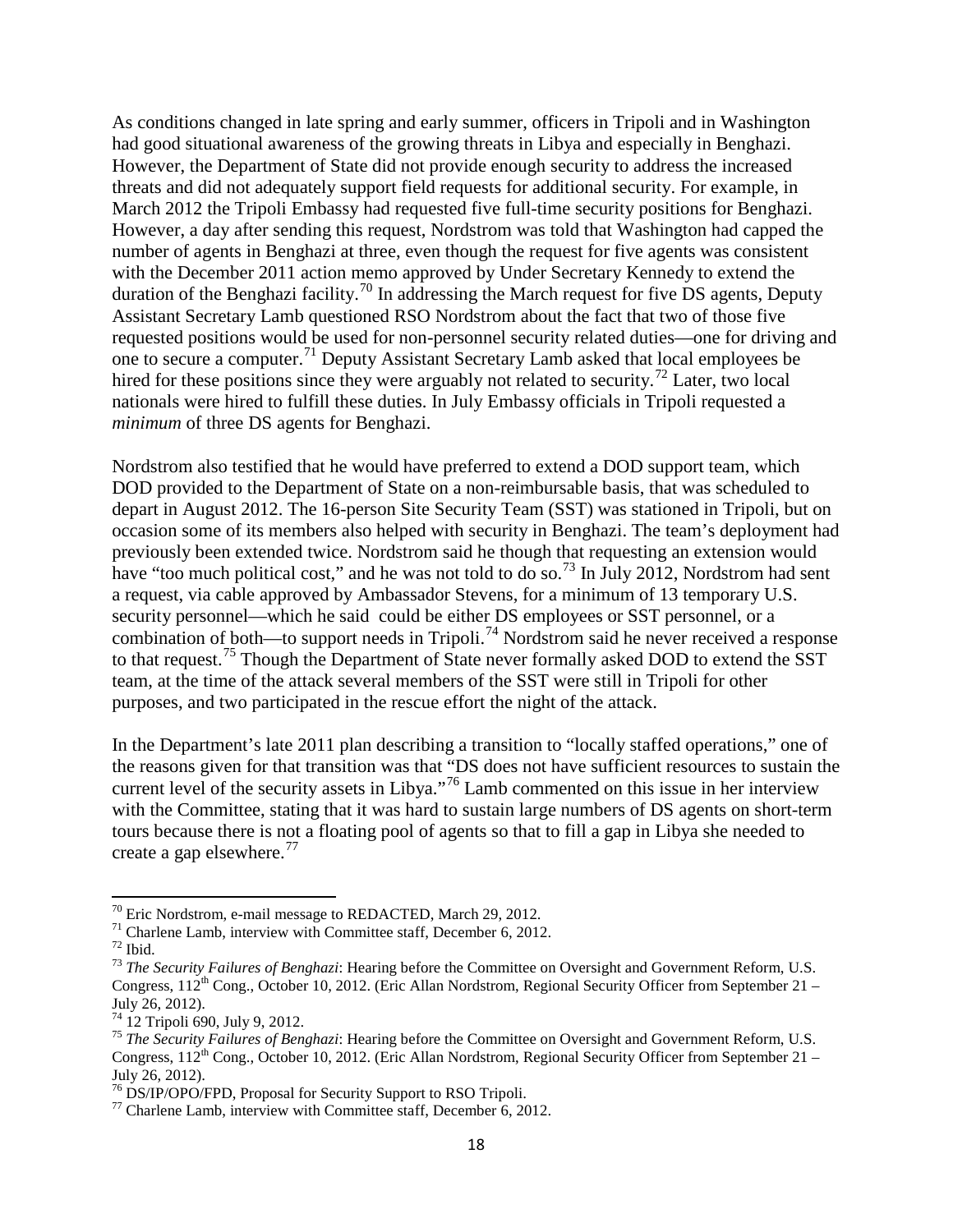**Finding 7. Despite the inability of the Libyan government to fulfill its duties to secure the facility, the increasingly dangerous threat assessments, and a particularly vulnerable facility, the Department of State officials did not conclude the facility in Benghazi should be closed or temporarily shut down. That was a grevious mistake.**

The Department of State kept the Benghazi facility open despite the inability of the Libyan government to fulfill its duties to secure the facility and the increasingly dangerous threat environment that American intelligence described. Though diplomatic security officials in Libya repeatedly considered and discussed the adequacy of security at the Benghazi facility, we found no evidence that any official ever recommended closing the facility even though the facility's vulnerability remained high, particularly in relation to the limited number and quality of the security personnel on site including the militia, the contracted guards, and DS agents on shortterm assignments.

In the months leading up to the September 11, 2012 attack, U.S. personnel sitting on the Benghazi Emergency Action Committee (EAC)—the interagency entity responsible for assessing the security of the facility—met several times to discuss the growing threats in eastern Libya, and whether additional actions to protect U.S. personnel ought to be taken. As late as August 15, 2012, an EAC was convened and resolved to update the "tripwires" for the facility. The updates were to include a new category, "suspension of operations," under which diplomatic personnel remain present at a post but limit activity off U.S. grounds. Notes from that meeting show that joint security exercises were carried out with Annex security personnel that same month, and that conditional manpower requests and the revised set of tripwires were sent to the Embassy in Tripoli for review. A Department of State document shared between officials in Tripoli show various "tripwires" in Benghazi were, in fact, set off weeks before September 11,  $2012.^{78}$  $2012.^{78}$  $2012.^{78}$  Following a bomb attack on a Libyan Army colonel in August, the principal U.S. diplomatic officer in Benghazi wrote that "[g]iven our small size, there is really no distinction between authorized and ordered departure from Benghazi: if we lose one more person, we will be ineffective... we are already at a skeleton crew."<sup>[79](#page-21-1)</sup>

Still, no additional security was provided to the facility in Benghazi and there was no ordered evacuation. RSO Nordstrom said the inability of the host nation to provide security is a significant tripwire. Yet neither he nor, to his knowledge anyone else at the Department of State, recommended the Benghazi post be closed.<sup>[80](#page-21-2)</sup>

Despite the Department of State's initial determination that the facility in Benghazi would be a temporary one, as time progressed, some Department of State officials believed U.S. diplomats needed to remain there longer than they initially expected. Just weeks before his death and even

<span id="page-21-0"></span><sup>&</sup>lt;sup>78</sup> REDACTED, e-mail message to REDACTED, August 30, 2012. Subject: "Latest tripwires for Tripoli and Benghazi," which included an attached document entitled "Benghazi assessment of tripwires breached as of 8/31/2012"

<span id="page-21-1"></span> $79$  REDACTED, e-mail message to REDACTED, August 6, 2012, "Security Incident Involving Embassy Vehicle Driven by DOD Personnel."

<span id="page-21-2"></span><sup>&</sup>lt;sup>80</sup> Eric Nordstrom, interview with Committee staff, December 7, 2012.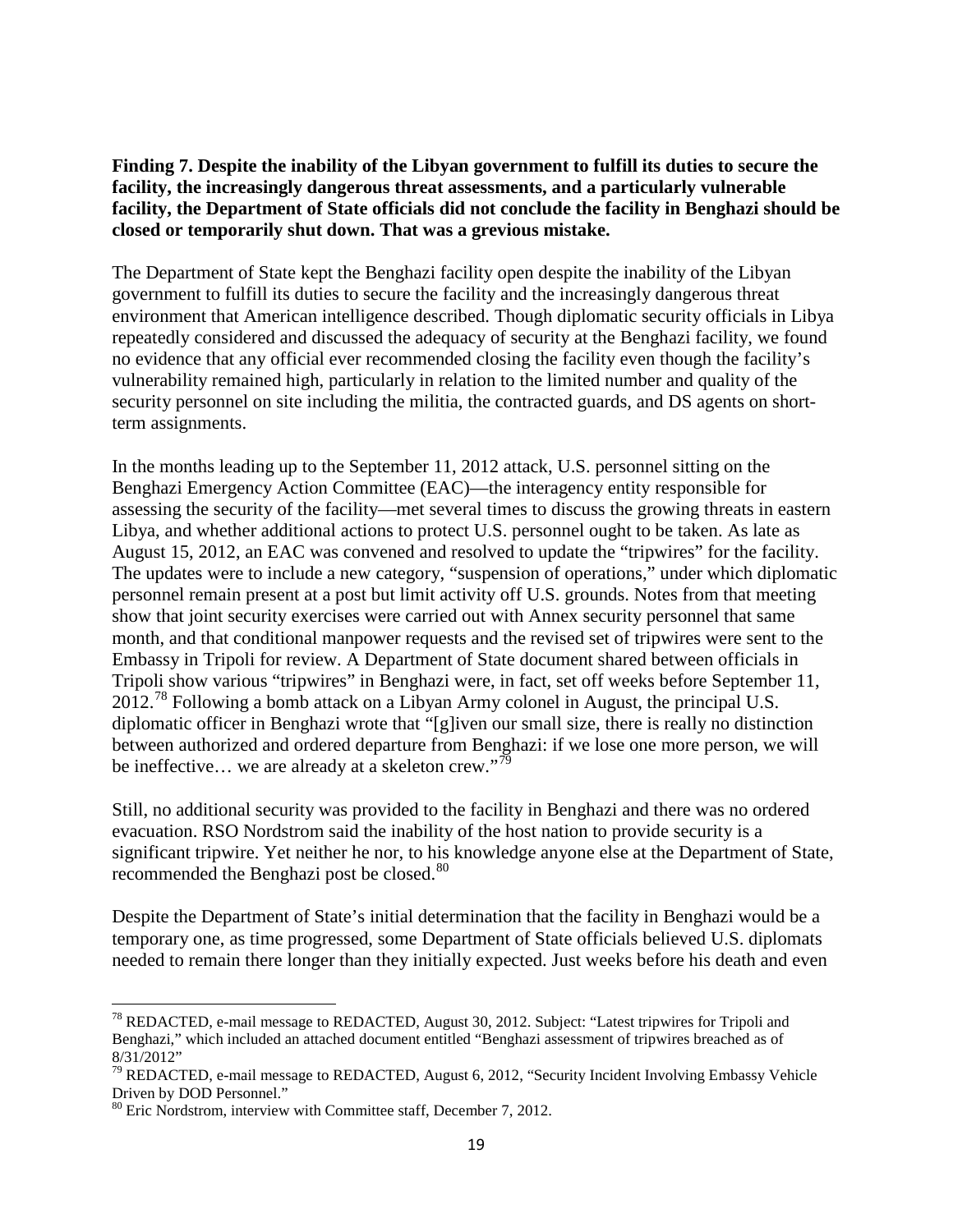after there had been attacks against the facility and other western targets in Benghazi, Ambassador Stevens continued to make the case that the Department of State needed a long term presence in Benghazi.<sup>[81](#page-22-0)</sup>

A number of other western governments also continued to maintain a presence in Benghazi throughout the summer and fall of 2012. Under Secretary Kennedy noted that diplomats for Italy, France, Turkey and the United Nations remained in Benghazi during that time period. <sup>[82](#page-22-1)</sup>

One option American officials did consider was co-locating the American government facilities in Benghazi. By December 27, 2011, officials had "come to the conclusion that co-location is the best and most economical option for" a continued presence in Benghazi. They also recognized that there were administrative hurdles to this—such as finding a suitable location large enough for the presence of all personnel.<sup>[83](#page-22-2)</sup> The ARB report on the 1998 Nairobi and Dar es Salaam attacks recommended that, "When building new chanceries abroad, all U.S. government agencies, with rare exceptions, should be located in the same compound."<sup>[84](#page-22-3)</sup> The Department of State should also examine whether similar standards should be adopted for the co-location of temporary facilities.

## **Finding 8. The Department of Defense and the Department of State had not jointly assessed the availability of U.S. assets to support the Temporary Mission Facility in Benghazi in the event of a crisis and although DOD attempted to quickly mobilize its resources, it did not have assets or personnel close enough to reach Benghazi in a timely fashion.**

The Department of Defense (DOD) has a longstanding cooperative relationship with the Department of State, providing support for evacuation and security of diplomatic facilities.<sup>[85](#page-22-4)</sup> For Libya, responsibility for DOD support for diplomatic missions primarily rested with AFRICOM and its Combatant Commander, General Carter F. Ham, headquartered in Stuttgart, Germany. AFRICOM is one of DOD's six geographic combatant commands and is responsible for all DOD operations, exercises, and security cooperation on the African continent (with the exception of Egypt), its island nations, and surrounding waters. The command is also responsible to the Secretary of Defense for military relations with 54 African nations, the African Union, and African regional security organizations. It was established in February 2007 and became a standalone command in October 2008. The reason for establishing AFRICOM grew out of concerns about DOD's division of responsibility for Africa among three geographic commands— European Command (EUCOM), Central Command (CENTCOM), and Pacific Command (PACOM)—and worries that security in Africa was receiving less attention than it required based on the increasing presence of Islamist extremists and terrorists there.

<span id="page-22-2"></span><span id="page-22-1"></span>

<span id="page-22-0"></span><sup>&</sup>lt;sup>81</sup> "Benghazi.docx," document attached to email of August 31, 2012.<br><sup>82</sup> Committee member briefing, November 29, 2012.<br><sup>83</sup> NEA –Jeffrey Feltman, Action Memo to Under Secretary Kennedy, December 27, 2011. Re: "Future of Operations in Benghazi, Libya"

<span id="page-22-3"></span><sup>84</sup> Accountability Review Board, *Bombings of the US Embassies in Nairobi, Kenya and Dar es Salaam, Tanzania on August 7, 1998*, (January 8, 1999). NB: The facility in Benghazi was a lease and not new construction. <sup>85</sup> Committee member briefing, November 14, 2012.

<span id="page-22-4"></span>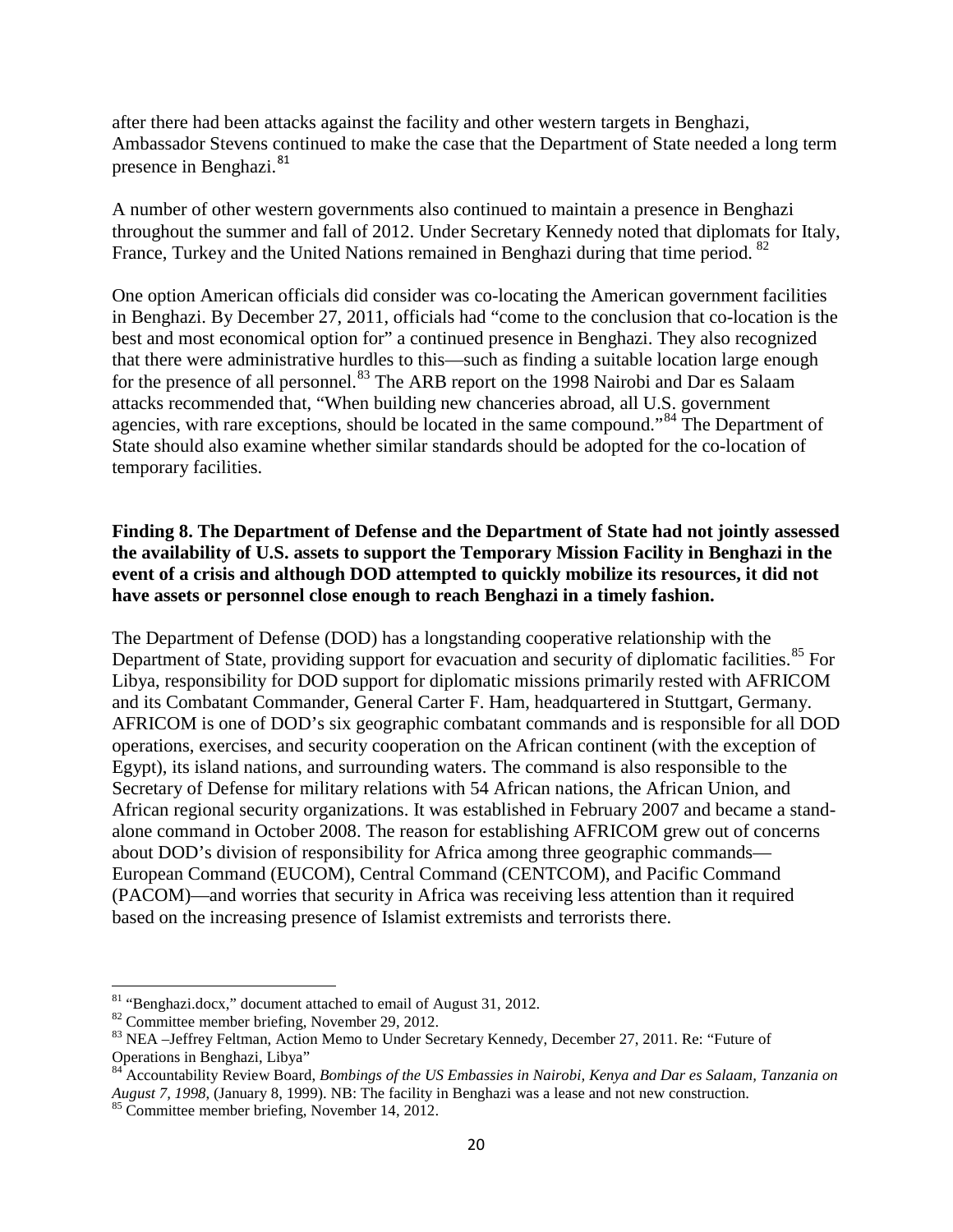Since its creation, AFRICOM has been involved in a number of operations in Africa, with a focus on training African forces and engaging in counterterrorism activities in the Horn of Africa. Unlike many of the other geographical combatant commands, AFRICOM was developed to maintain a light footprint.<sup>[86](#page-23-0)</sup> It maintains a single base on the entire continent, in Djibouti,. In the spring of 2011, AFRICOM directed U.S. support to the NATO military operations in Libya, and in October 2011, it established a joint task force to command and control post-conflict U.S. operations related to Libya. Since DOD assumes responsibility for evacuation of diplomatic personnel, U.S. citizens, and designated host nation and third country nationals in crises, AFRICOM was responsible for working with Department of State officials in Libya to develop and coordinate Noncombatant Evacuation Operations (NEO) plans for the diplomatic facilities within the region. $87$  But the Department of State did not know how long it would take DOD to evacuate personnel at the Benghazi facility in the case of a crisis, naturally making it more difficult for the Department of State to ensure it had adequate security at the facility.

In addition, General Ham did not have complete visibility of the extent and number of government personnel in Benghazi in the event that a NEO was required. [88](#page-23-2) If sufficient time had been available for such an evacuation, we are concerned that this limitation could have impeded AFRICOM's ability to respond and fulfill its mission responsibility.

AFRICOM's lack of operational assets near Benghazi hindered its capacity to evacuate U.S. personnel during the attacks. The Djibouti base was several thousand miles away. There was no Marine expeditionary unit, carrier group or a smaller group of U.S. ships closely located in the Mediterranean Sea that could have provided aerial or ground support or helped evacuate personnel from Benghazi. AFRICOM also lacked a dedicated Commander's In-extremis Force (CIF)—a specially trained force capable of performing no-notice missions. As a result, General Ham was forced to call on the European Command's CIF whose location in Eastern Europe prevented it from getting to Benghazi before the four Americans were killed and all other U.S. personnel were evacuated. We note that AFRICOM later received an independent CIF in October, 2012.<sup>[89](#page-23-3)</sup> DOD and AFRICOM tried to provide effective support on September 11<sup>th</sup>, but given the nature of the attack in Benghazi and the distance of their assets from Benghazi, they were tragically unable to do so.

**Recommendation:** DOD and the Department of State must jointly perform comprehensive crisis defense and evacuation planning for personnel at U.S. diplomatic facilities worldwide, particularly in high risk environments to determine whether DOD can provide timely support and evacuation capabilities, and assist the Department of State in deciding whether to keep facilities open.

<span id="page-23-0"></span><sup>86</sup> *Fiscal Year 2013 National Defense Authorization Budget Request from U.S. European Command and U.S. Africa Command: Armed Services Committee, United States House of Representatives, 112<sup>th</sup> Congress, February 29, 2012.* (General Carter Ham, Commander, United States Africa Command).

<span id="page-23-1"></span><http://www.africom.mil/getArticle.asp?art=4133><br><sup>87</sup> Joint Chiefs of Staff, *Noncombatant Evacuation Operations*, Report 3-68, December 23, 2010, I-1.<br>http://www.dtic.mil/doctrine/new\_pubs/jp3\_68.pdf.

<span id="page-23-2"></span><sup>88</sup> General Carter Ham, Combatant Commander for Africa Command, briefing Chairman and Ranking Member, December 6, 2012.

<span id="page-23-3"></span><sup>89</sup> General Carter Ham, *Counterterrorism in Africa*, Homeland Security Policy Institute event, December 3, 2012. According to General Ham, DOD had been developing this force since 2011.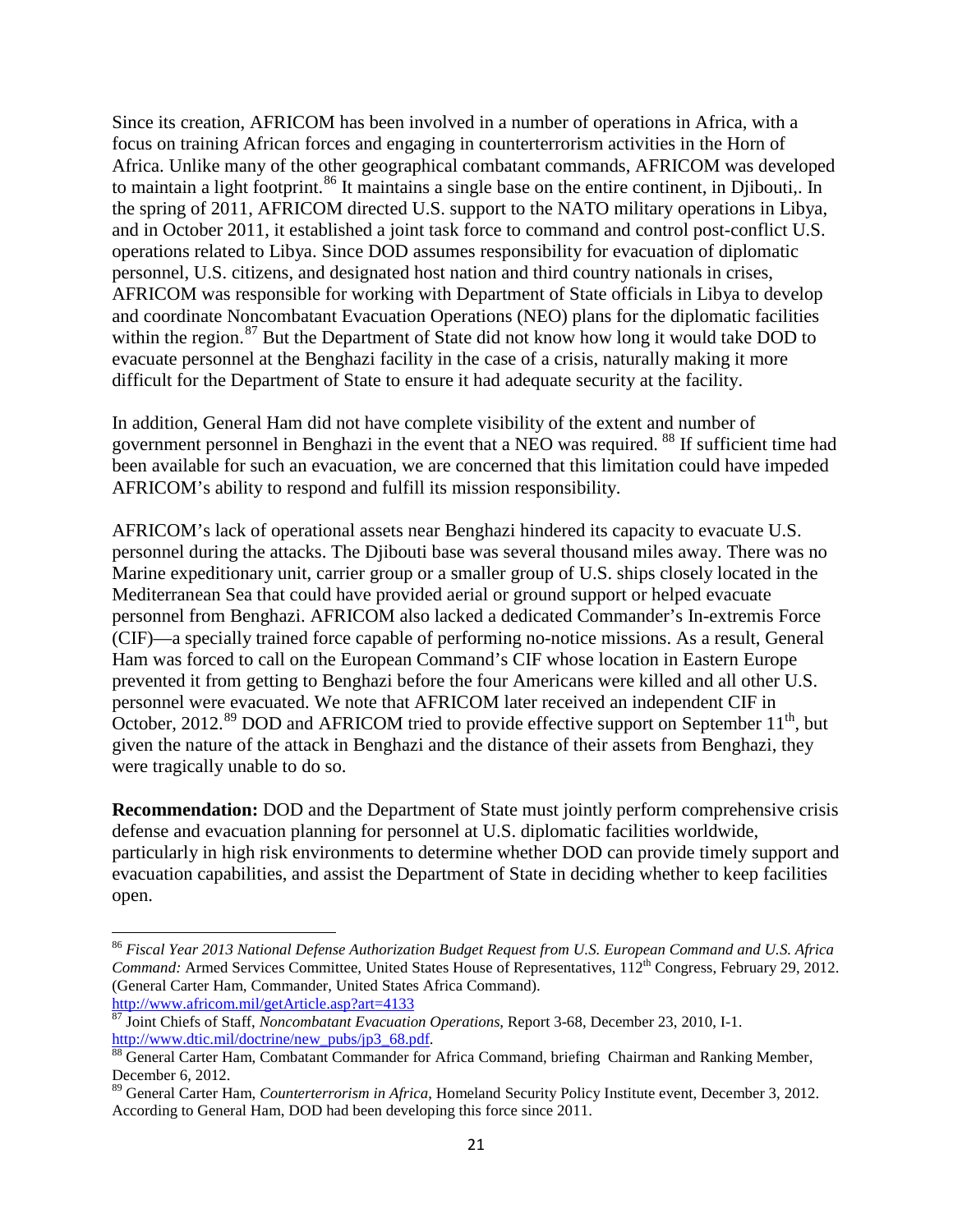**Recommendation:** Because Africa has increasingly become a haven for terrorist groups in places like Libya and Mali, DOD should provide more assets and personnel within range on land and sea to protect and defend both Americans and our allies on the African continent.

## **Finding 9. Although the September 11, 2012 attack in Benghazi was recognized as a terrorist attack by the Intelligence Community and personnel at the Department of State from the beginning, Administration officials were inconsistent in stating publicly that the deaths in Benghazi were the result of a terrorist attack.**

One of the key lessons of this Committee's six-year focus on the threat of violent Islamist extremism is that, in order to understand and counter the threat we face, we must clearly identify that threat. During the Committee's investigation into the Fort Hood massacre, for example, we found systemic problems with the way the military addressed violent Islamist extremism in its policies and procedures (treating this specific threat within the broader context of "workplace violence").<sup>[90](#page-24-0)</sup> Similarly, while we welcomed the Administration's release last year of a national strategy and implementation plan for countering radicalization domestically,  $\frac{91}{1}$  $\frac{91}{1}$  $\frac{91}{1}$  we expressed our disappointment in the Administration's continued refusal to identify violent Islamist extremism as our enemy.<sup>[92](#page-24-2)</sup> The enemy is not a vague catchall of violent extremism, but a specific violent Islamist extremism. It is unfair to the vast majority of law-abiding Muslims not to distinguish between their peaceful religion and a twisted corruption of that religion used to justify violence.

There are related lessons to be learned from the Administration's public comments about Benghazi, which we believe contributed to the confusion in the public discourse after the attack about exactly what happened.

The NCTC and U.S. law define terrorism as the "premeditated, politically motivated violence perpetrated against noncombatant targets by subnational groups or clandestine agents."[93](#page-24-3) Senior officials from the IC, the Department of State, and the FBI who participated in briefings and interviews with the Committee said they believed the attack on the mission facility in Benghazi to be a terrorist attack immediately or almost immediately after it occurred.<sup>[94](#page-24-4)</sup> The ODNI's

<span id="page-24-0"></span> <sup>90</sup>U.S. Senate, Homeland Security and Government Affairs Committee, *A Ticking Time Bomb: Counterterrorism Lessons From the U.S. Government's Failure to Prevent the Fort Hood Attack*, 112<sup>th</sup> Cong., 1<sup>st</sup> sess, February 3, 2011, 7,9 .

<span id="page-24-1"></span><sup>&</sup>lt;sup>91</sup> The White House, *Strategic Implementation Plan for Empowering Local Partners to Prevent Violent Extremism in the United States*, December 2011.

<span id="page-24-2"></span> $92$  "Lieberman, Collins React to Administration's Countering Violent Extremism Strategic Implementation Plan," Homeland Security and Government Affairs Committee, press release, December 8, 2011.

http://www.hsgac.senate.gov/media/majority-media/lieberman-collins-react-to-administrations-countering-violentextremism-strategic-implementation-plan

<span id="page-24-3"></span><sup>93</sup> The National Counterterrorism Center, *Terrorism Definitions*, August 27, 2010. <http://www.nctc.gov/site/other/definitions.html>

<span id="page-24-4"></span> $94$  Committee member briefings, November 14, 2012 and November 29, 2012.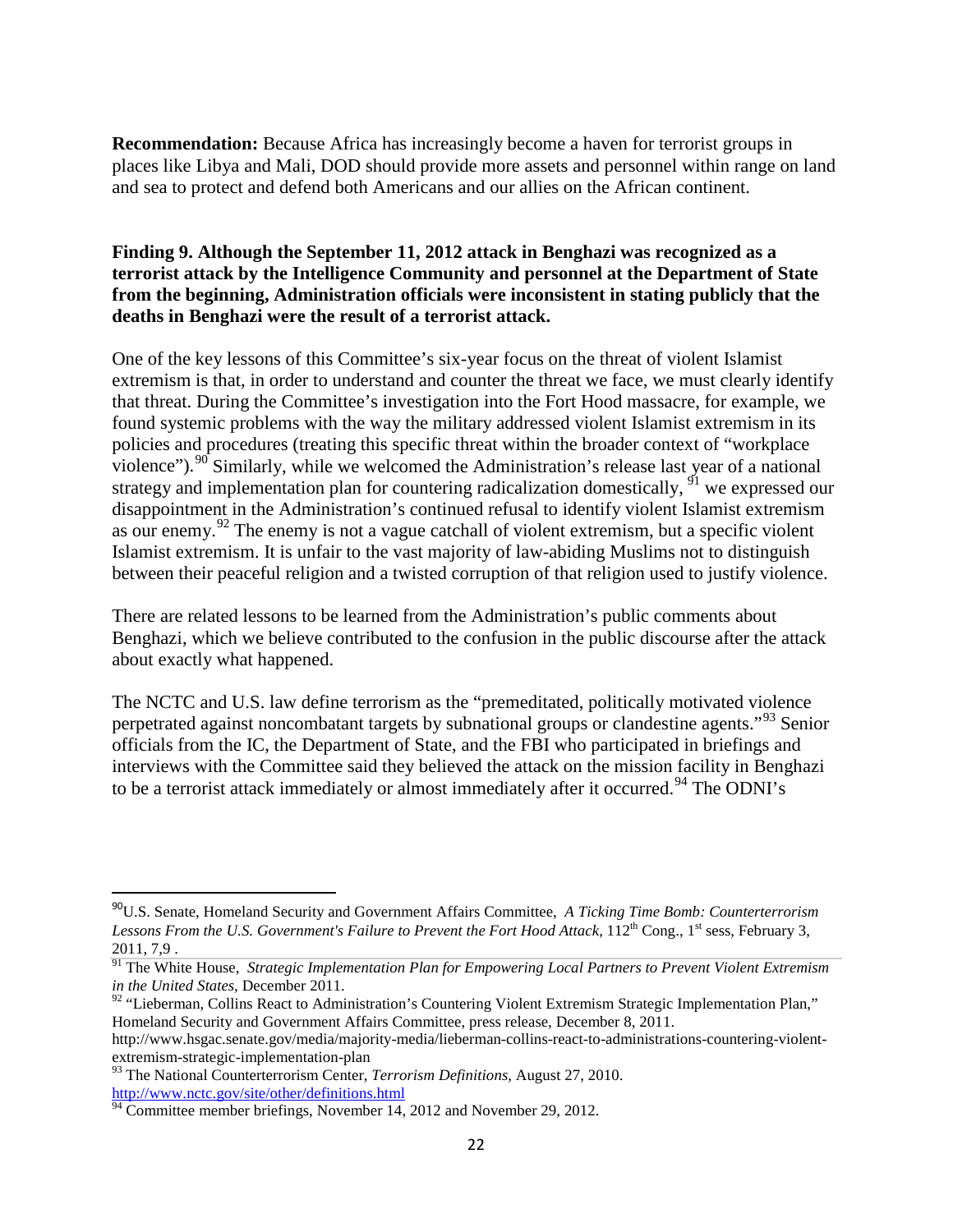spokesman also has publicly said, "The intelligence community assessed from the very beginning that what happened in Benghazi was a terrorist attack."<sup>[95](#page-25-0)</sup>

In short, regardless of questions about whether there had been a demonstration or protest outside the Temporary Mission Facility in advance of the attack, the extent to which the attacks were preplanned, or the role of an anti-Islamic video which had sparked protests at the U.S. embassy in Cairo and elsewhere earlier on September  $11<sup>th</sup>$ , there was never any doubt among key officials, including officials in the IC and the Department of State, that the attack in Benghazi was an act of terrorism.

For example, two emails from the State Department Diplomatic Security Operations Center on the day of the attack, September 11, and the day after, September 12, 2012, characterized the attack as an "initial terrorism incident" and as a "terrorist event."[96](#page-25-1) Agencies and offices responsible for terrorism, including the National Counterterrorism Center (NCTC), the CIA's Office of Terrorism Analysis, and the FBI's Counterterrorism Division, were immediately involved with gathering information about the attack. Indeed, how could there have been any doubt in anyone's mind that, when a large number of armed men break into a U.S. diplomatic facility, set fire to its buildings, and fire mortars at Americans, that it is by definition a terrorist attack?

However, the IC's assessment was not reflected consistently in the public statements made by Administration officials, several of whom cited the ongoing investigation, in the week following the attack:

On September  $12<sup>th</sup>$ , Secretary of State Hillary Clinton attributed the attack to "heavily armed militants" who assaulted the compound…" Her suspicion was that the people involved in this "were looking to target Americans from the start." She also noted that we "continue to apply pressure on Al Qaeda and other elements that are affiliated..."<sup>[97](#page-25-2)</sup>

Also that September  $12<sup>th</sup>$  President Obama, referring to the anti-Islamic video, said "we reject all efforts to denigrate the religious beliefs of others. But there is absolutely no justification to this type of senseless violence…" He went on to add, "Of course, yesterday was already a painful day for our nation as we marked the solem memory of the 9/11 attacks," and that "No acts of terror will ever shake the resolve of this great nation, alter that character, or eclipse the light of the values that we stand for."<sup>[98](#page-25-3)</sup>

However, that same day, the President had the following exchanges with Steve Kroft in a taping for the CBS news program *60 Minutes*:

<span id="page-25-0"></span><sup>&</sup>lt;sup>95</sup> "Sources: Office of the DNI cut "al Qaeda" reference from Benghazi talking points, and CIA, FBI signed off," *CBS News*, November 20, 2010[. http://www.cbsnews.com/8301-505263\\_162-57552328/sources-office-of-the-dni-](http://www.cbsnews.com/8301-505263_162-57552328/sources-office-of-the-dni-cut-al-qaeda-reference-from-benghazi-talking-points-and-cia-fbi-signed-off/)

<span id="page-25-1"></span>[cut-al-qaeda-reference-from-benghazi-talking-points-and-cia-fbi-signed-off/](http://www.cbsnews.com/8301-505263_162-57552328/sources-office-of-the-dni-cut-al-qaeda-reference-from-benghazi-talking-points-and-cia-fbi-signed-off/)<br><sup>96</sup> See, for example, REDACTED on behalf of the DS Command Center, email message, "Terrorism Event<br>Notification – Libya," September 12, 2012.

<span id="page-25-2"></span><sup>&</sup>lt;sup>97</sup> Secretary Hillary Clinton, "Remarks on the Deaths of American Personnel in Benghazi, Libya," Treaty Room, September 12, 2012.

<span id="page-25-3"></span><sup>&</sup>lt;sup>98</sup> President Barack Obama, "Remarks by the President on the Deaths of U.S. Embassy Staff in Libya," Rose Garden, September 12, 2012.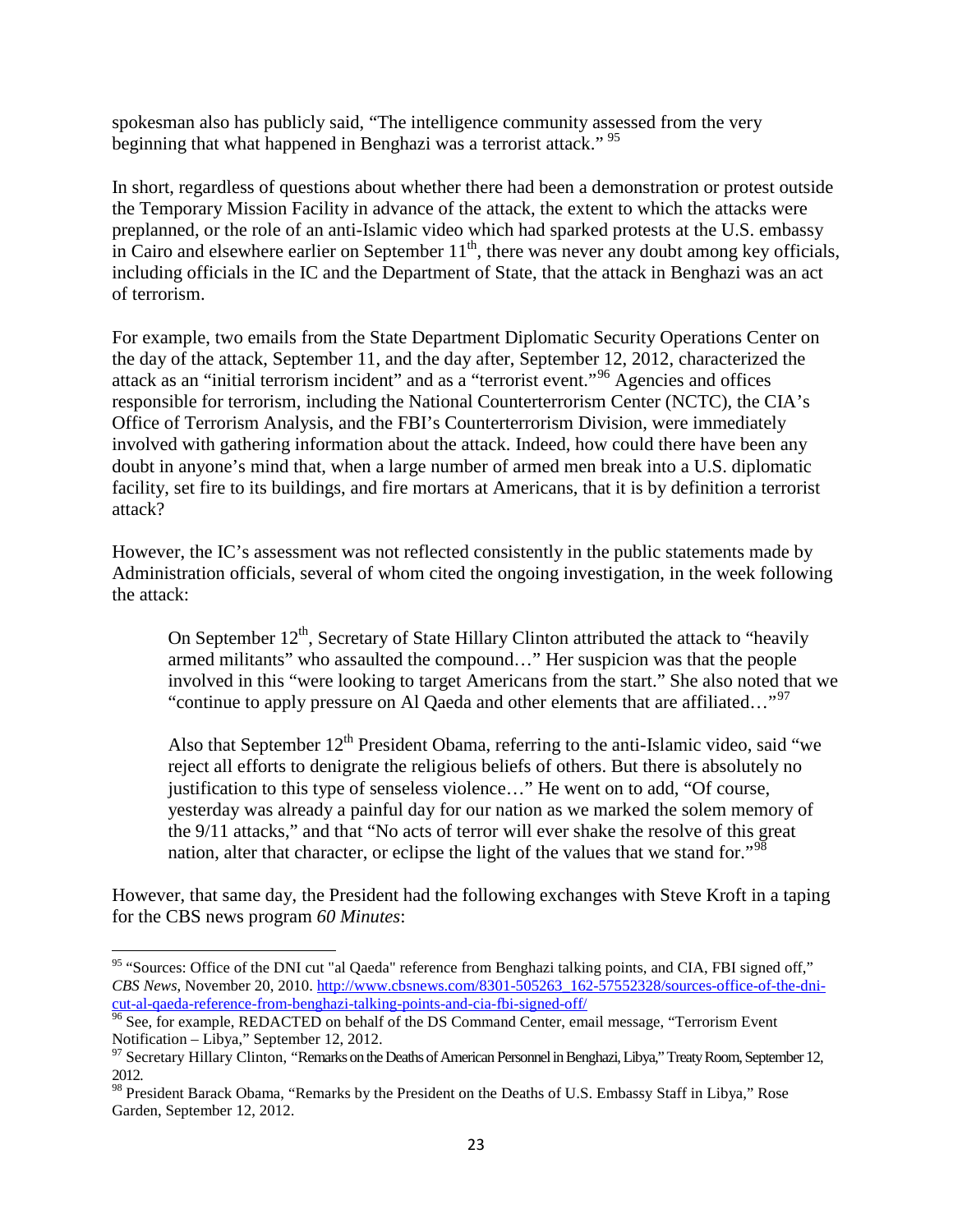**Mr. Kroft**: Do you believe that this was a terrorist attack?

**The President**: Well, it's too early to know exactly how this came about, what group was involved, but obviously it was an attack on Americans and we are going to be working with the Libyan government to make sure that we bring these folks to justice one way or the other."

### **Mr**. **Kroft:** That doesn't sound like your normal demonstration.

**The President**: As I said, we're still investigating exactly what happened, I don't want to jump the gun on this. But – you're right that this is not a situation that was – exactly the same as what happened in Egypt. And – my suspicion is- is that there are folks involved in this who were looking to target Americans from the start. So we're gonna- make sure that our first priority is to get our folks out safe, make sure that our embassies are secured around the world. And then we are gonna go after – those folks who carried this out…

This is also obviously a reminder that for all the progress that we've made in fighting terrorism, that we're living in a volatile world. And, you know, our troops, but also our diplomats and our intelligence officers they're putting their lives on the line every single day in some very dangerous circumstances…

But I think we also also have to understand that, we have to remain vigilant. And that even as we – continue to apply pressure on Al Qaeda and – other elements that are affiliated—that in big chunks of the world, in Northern Africa and the Middle East, you've got – a lot of dangerous characeters. And we've got to make sure that we're continuing to apply pressure on them...<sup>[99](#page-26-0)</sup>

Two days later, during a September 14, 2012, White House press briefing, Press Secretary Jay Carney was asked to respond to senators' characterizations of the incident as a terrorist attack following a briefing by Secretary Panetta and others:

**[Unidentified Reporter]:** Jay, one last question -- while we were sitting here -- Secretary Panetta and the Vice Chair of the Joint Chiefs briefed the Senate Armed Services Committee. And the senators came out and said their indication was that this, or the attack on Benghazi was a terrorist attack organized and carried out by terrorists, that it was premeditated, a calculated act of terror. Levin said -- Senator Levin -- I think it was a planned, premeditated attack. The kind of equipment that they had used was evidence it was a planned, premeditated attack. Is there anything more you can -- now that the administration is briefing senators on this, is there anything more you can tell us?

**Mr. Carney:** Well, I think we wait to hear from administration officials. Again, it's actively under investigation, both the Benghazi attack and incidents elsewhere. And my point was that we don't have and did not have concrete evidence to suggest that this was not in reaction to the film. But we're obviously investigating the matter, and I'll certainly -- I'm sure both the Department of Defense and the White House and other places will have more to say about that as more information becomes available.

<span id="page-26-0"></span> <sup>99</sup> President Barack Obama, interview by Steve Kroft, *60 Minutes,* CBS, September 12, 2012, transcript.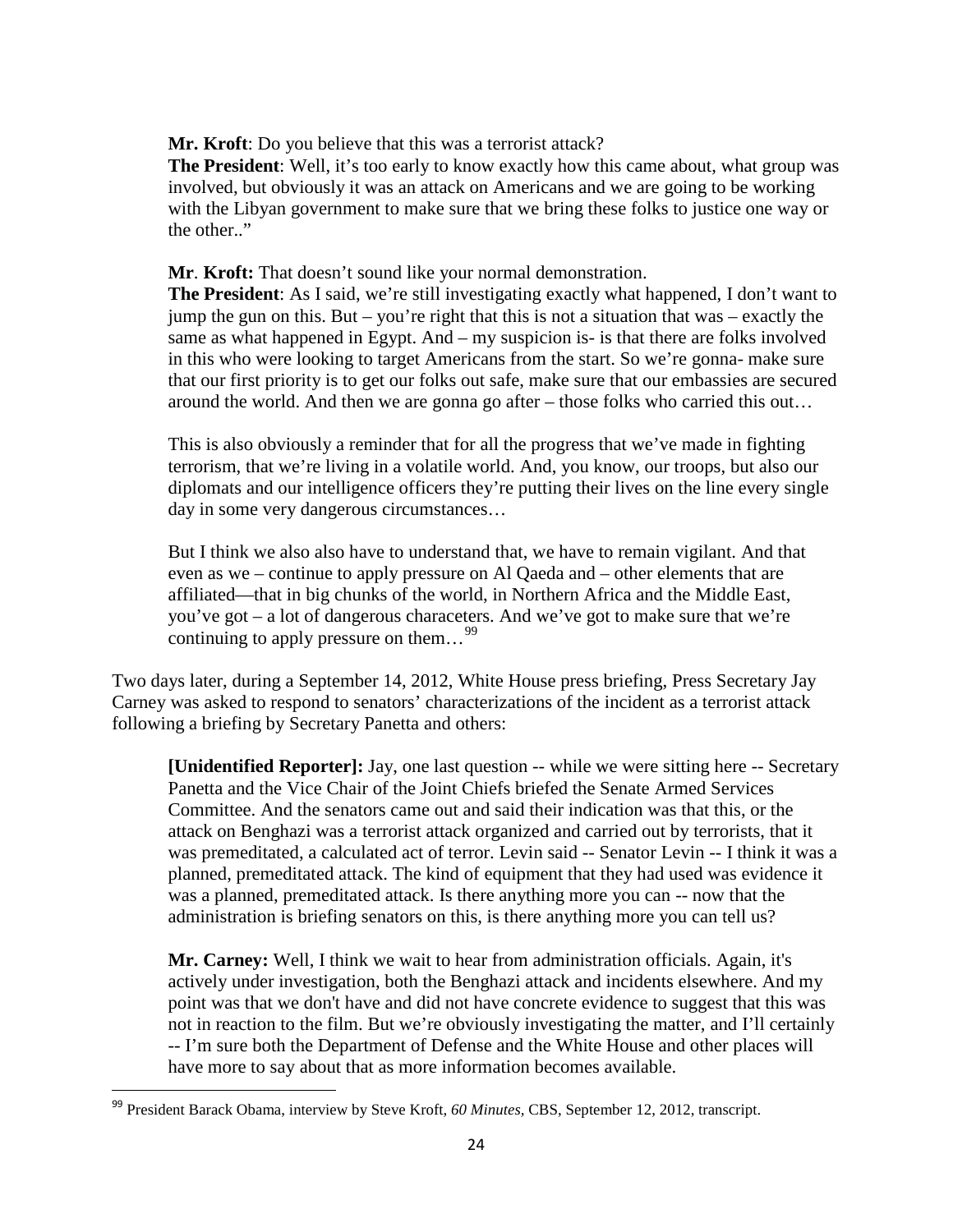Then, on September  $16<sup>th</sup>$ , during one of several similar appearances on the Sunday news programs, Ambassador Susan Rice had the following exchange with David Gregory of *NBC's Meet the Pres*s:

**Gregory:** Can you say definitively that the attacks on – on our consulate in Libya that killed Ambassador Stevens and others there security personnel, that was spontaneous, was it a planned attack? Was there a terrorist element to it?

**Ms. Rice:** Well, let us-- let me tell you the-- the best information we have at present. First of all, there's an FBI investigation which is ongoing. And we look to that investigation to give us the definitive word as to what transpired. But putting together the best information that we have available to us today our current assessment is that what happened in Benghazi was in fact initially a spontaneous reaction to what had just transpired hours before in Cairo, almost a copycat of-- of the demonstrations against our facility in Cairo, which were prompted, of course, by the video. What we think then transpired in Benghazi is that opportunistic extremist elements came to the consulate as this was unfolding. They came with heavy weapons which unfortunately are readily available in post revolutionary Libya. And it escalated into a much more violent episode. Obviously, that's-- that's our best judgment now. We'll await the results of the investigation…[100](#page-27-0)

On September 18<sup>th</sup>, President Obama said on the Late Show with David Letterman that "extremists and terrorists used this (referring again to the anti-Islamist video) as an excuse to attack a variety of our embassies, including the consulate in Libya."

A definitive response to the question of whether Benghazi was a terrorist attack was given by NCTC Director Matthew Olsen during a hearing before this Committee on September 19, 2012. Olsen was asked by the Chairman whether he "would say that Ambassador Stevens and the three other Americans died as a result of a terrorist attack."[101](#page-27-1) Director Olsen responded that, "[c]ertainly, on that particular question, I would say yes. They were killed in the course of a terrorist attack" on our diplomatic mission in Benghazi.<sup>[102](#page-27-2)</sup>

After Olsen's September  $19<sup>th</sup>$  appearance before the Committee, other Administration officials stated with more certainty that Benghazi was a terrorist attack. For example:

On September  $19<sup>th</sup>$ , referring to Matthew Olsen's statements that Benghazi was a terrorist attack, Victoria Nuland stated "We stand by comments made by our intelligence

<span id="page-27-0"></span><sup>100</sup> Beniamin Netanyahu, Susan Rice, Keith Ellison, Peter King, Bob Woodward, Jeffrey Goldberg, Andrea Mitchell, interview by David Gregory, *Meet the Press*, NBC, September 16, 2012, transcript. http://www.msnbc.msn.com/id/49051097/ns/meet\_the\_press-transcripts/t/september-benjamin-netanyahu-susan-<br>rice-keith-ellison-peter-king-bob-woodward-jeffrey-goldberg-andrea-mitchell/

<span id="page-27-1"></span><sup>&</sup>lt;sup>101</sup> Homeland Threats and Agency Responses: Hearing before the Homeland Security and Governmental Affairs Committee, United States Senate,  $112^{\text{th}}$  Cong., September 19, 2012. (Statement of Matthew Olsen, Director, NCTC).

<span id="page-27-2"></span> $102$  Ibid.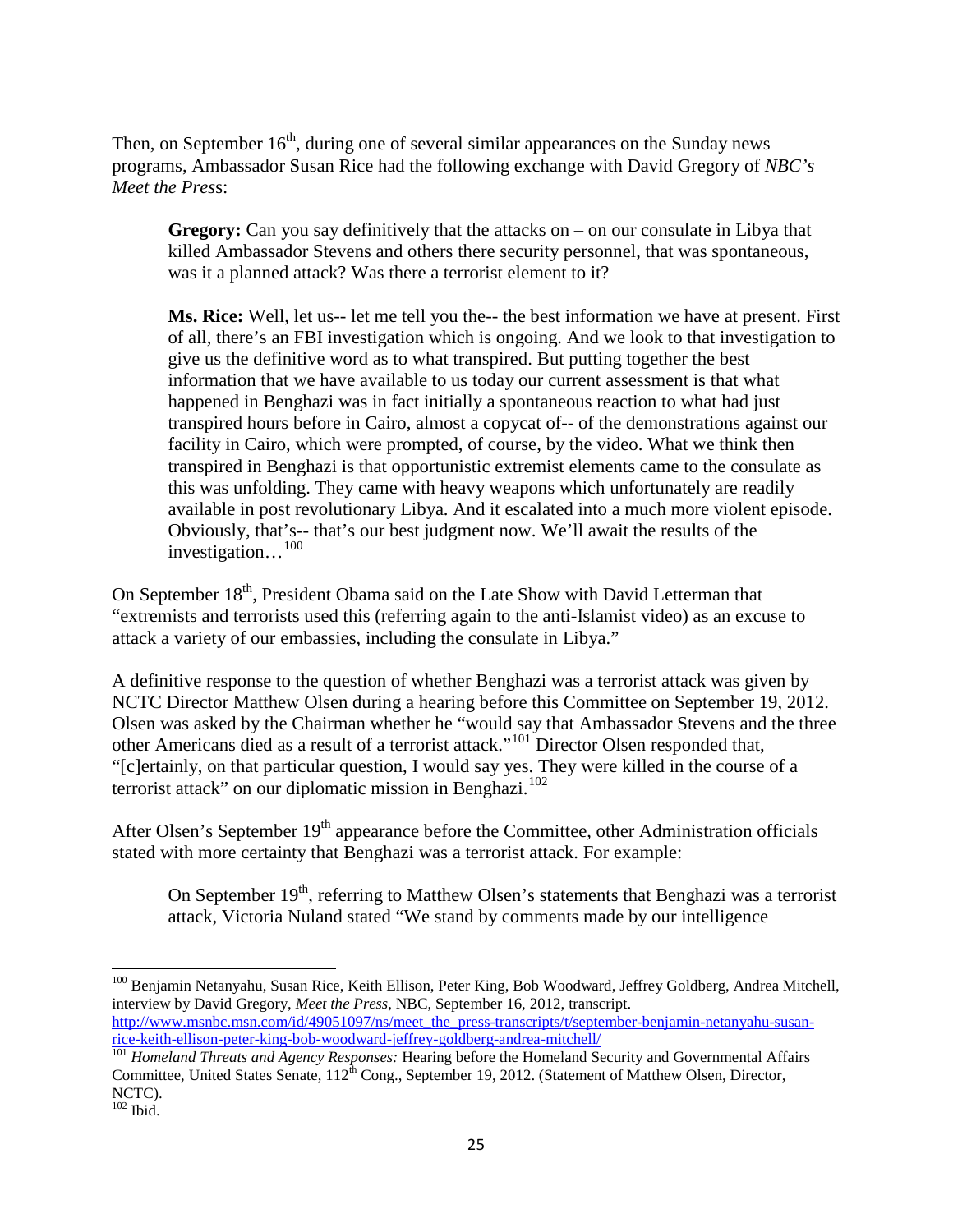community who has first responsibility for evaluating the intelligence and what they believe we are seeing." $103$ 

On September  $20<sup>th</sup>$ , Jay Carney said, "It is, I think, self-evident that what happened in Benghazi was a terrorist attack. Our embassy was attacked violently, and the result was four deaths of American officials. So again, that's self evident..."<sup>[104](#page-28-1)</sup>

On September 21<sup>st</sup>, Secretary Clinton said, "What happened in Benghazi was a terrorist attack, and we will not rest until we have tracked down and brought to justice the terrorist who murdered four Americans."<sup>[105](#page-28-2)</sup>

On September 24<sup>th</sup>, however, when one of the co-hosts of the television program *The View* asked the President to clarify what she perceived to be discrepancies in the public record regarding the Administration's position about whether Benghazi attack was an act of terrorism, the President's answer was not as definitive:

**Joy Behar**: It was reported that people just went crazy and wild because of this anti-Muslim movie, or anti-Muhammad, I guess, movie. But then I heard Hillary Clinton say that it was an act of terrorism. Is it? What do you say?

**The President**: Well, we're still doing an investigation. There's no doubt that the kind of weapons that were used, the ongoing assault, that it wasn't just a mob action. Now, we don't have all the information yet, so we're still gathering it. But what's clear is that around the world, there's still a lot of threats out there. And that's why we have to maintain the strongest military in the world. That's why we can't let down our guard when it comes to the intelligence work that we do, and staying on top of not just al Qaeda – the traditional al Qaeda in Pakistan and Afghanistan – but all these various fringe groups that have started to develop…[106](#page-28-3)

\*\*\*\*\*

Director Olsen's statement on September 19, 2012 before this Committee was also significant because he mentioned ties to al Qaeda. He said:

At this point, what I would say is that a number of different elements appear to have been involved in the attack, including individuals connected to militant groups that are prevalent in eastern Libya, particularly in the Benghazi area. As well, we are looking at

<span id="page-28-0"></span> <sup>103</sup> Department of State Spokesperson Victoria Nuland, Press Briefing, September 19, 2012, transcript.

<span id="page-28-1"></span><sup>&</sup>lt;sup>104</sup> Press Secretary Carney, press briefing, The White House, September 20, 2012, transcript.

<span id="page-28-2"></span><sup>105</sup> Secretary of State Hillary Clinton, "Remarks With Pakistani Foreign Minister Hina Rabbani Khar Before Their Meeting," Treaty Room, September 21, 2012.

<span id="page-28-3"></span><sup>106</sup> President Obama, interview by Joy Behar, *The View,* September 24, 2012. <http://www.youtube.com/watch?v=Hdn1iX1a528>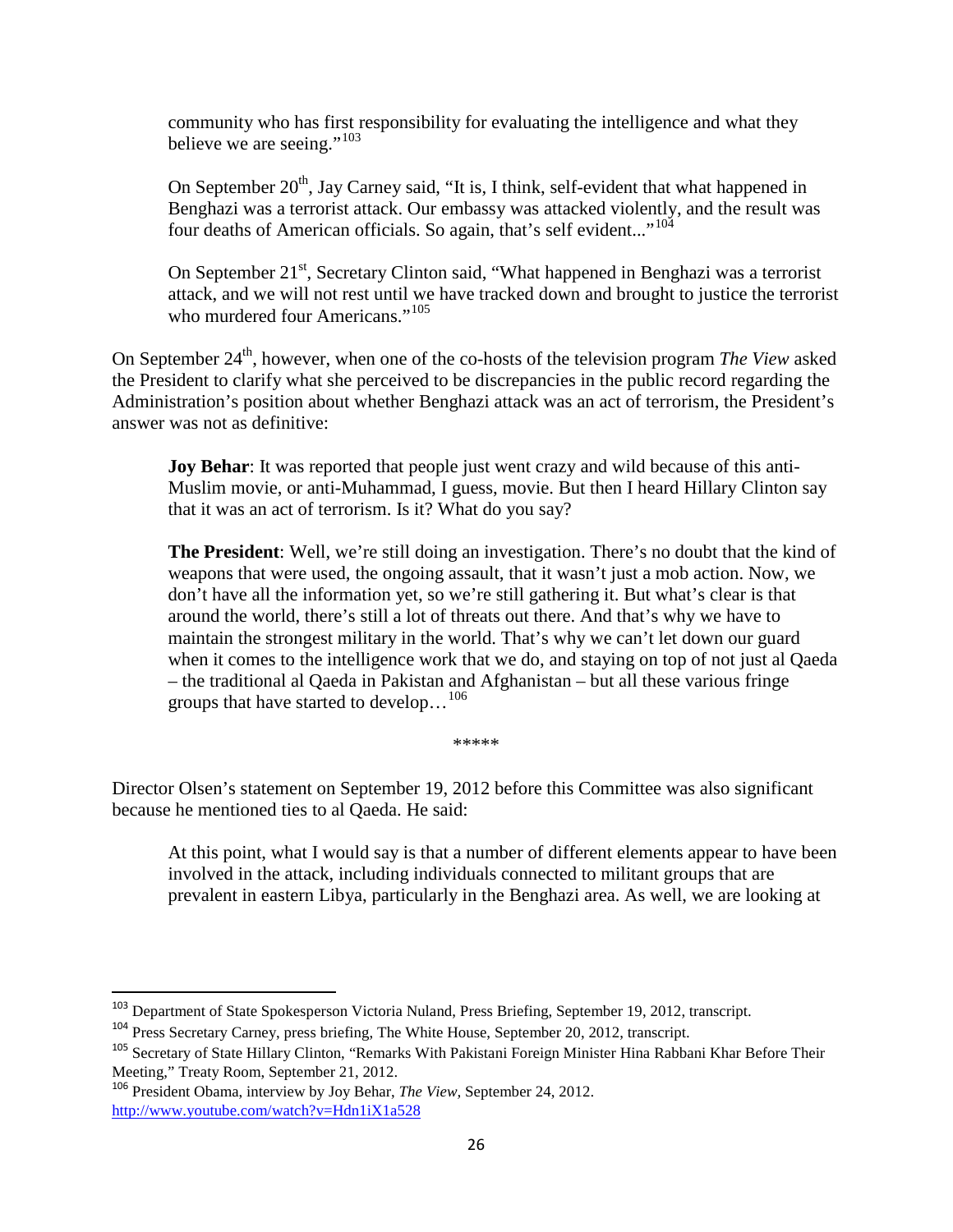indications that individuals involved in the attack may have had connections to al Qaeda or al Qaeda's affiliates, in particular al Qaeda in Islamic Maghreb.<sup>[107](#page-29-0)</sup>

Olsen's acknowledgement was important because, in talking points that were prepared the previous week by the IC for Congress, a line saying "we know" that individuals associated with al Qaeda or its affiliates participated in the attacks had been changed to say: "There are *indications* that *extremists* participated," dropping the reference to al Qaeda and its affiliates altogether.<sup>[108](#page-29-1)</sup> Members of the IC differed over whether or not this information should remain classified. It is nevertheless noteworthy that the analyst who drafted the original talking points – a veteran career analyst in the intelligence community believed it was appropriate to include a reference to al Qaeda in the unclassified talking points. The senior analyst concluded that the information could be made public because of the claims of responsibility made by Ansar al-Sharia, which has been publicly linked to al Qaeda. <sup>[109](#page-29-2)</sup>

In addition to the change deleting al-Qaeda, a reference to "attacks" in Benghazi was changed to "demonstrations." <sup>[110](#page-29-3)</sup> Director of National Intelligence (DNI) James Clapper and representatives from the CIA, the State Department, NCTC and the FBI told this Committee that the changes characterizing the attacks as "demonstrations" and removing references to al-Qaeda or its affiliates were made within the CIA and the IC, while the change from "we know" to "indications" was made in response to an FBI request. They also testified that no changes were made for political reasons, that there was no attempt to mislead the American people about what happened in Benghazi, and that the only change made by the White House was to change a reference of "consulate" to "mission."<sup>[111](#page-29-4)</sup>

To provide a full account of the changes made to the talking points, by whom they were made and why, DNI Clapper offered to provide the Committee with a detailed timeline regarding the development of the talking points. At the time of writing this report, despite repeated requests, the Committee had yet to receive this timeline. According to a senior IC official, the timeline has not been delivered as promised because the Administration has spent weeks debating internally whether or not it should turn over information considered "deliberative" to the Congress. The September 28, 2012 public statement from the ODNI confirmed the IC's judgment "that some of those involved were linked to groups affiliated with, or sympathetic to al  $\text{Oa'}$ ida."<sup>[112](#page-29-5)</sup>

<span id="page-29-0"></span><sup>&</sup>lt;sup>107</sup> Homeland Threats and Agency Responses: Hearing before the Homeland Security and Governmental Affairs Committee, United States Senate,  $112^{th}$  Cong., September 19, 2012. (Statement of Matthew Olsen, Director, NCTC). The ODNI also released a statement on September 28, 2012 which confirmed that the IC had "assess[ed] that some of those involved were linked to groups affiliated with, or sympathetic to al-Qa'ida." *See* Statement by the Director of Public Affairs for the Director of National Intelligence, Shawn Turner, on the intelligence related to the terrorist attack on the U.S. Consulate in Benghazi, Libya, September 28, 2012.

<span id="page-29-1"></span><sup>&</sup>lt;sup>108</sup> Committee member briefing, November 29, 2012.<br><sup>109</sup> Committee member briefing, November 29, 2012.

<span id="page-29-3"></span><span id="page-29-2"></span><sup>&</sup>lt;sup>110</sup> Sources: Office of the DNI cut "al Qaeda" reference from Benghazi talking points, and CIA, FBI signed off, CBS News, November 20, 2010<br><sup>111</sup> Committee member briefing, November 29, 2012.

<span id="page-29-5"></span><span id="page-29-4"></span><sup>&</sup>lt;sup>112</sup> "Statement by the Director of Public Affairs for the Director of National Intelligence, Shawn Turner, on the intelligence related to the terrorist attack on the U.S. Consulate in Benghazi, Libya," Office of the Director of National Intelligence, press release, September 28, 2012.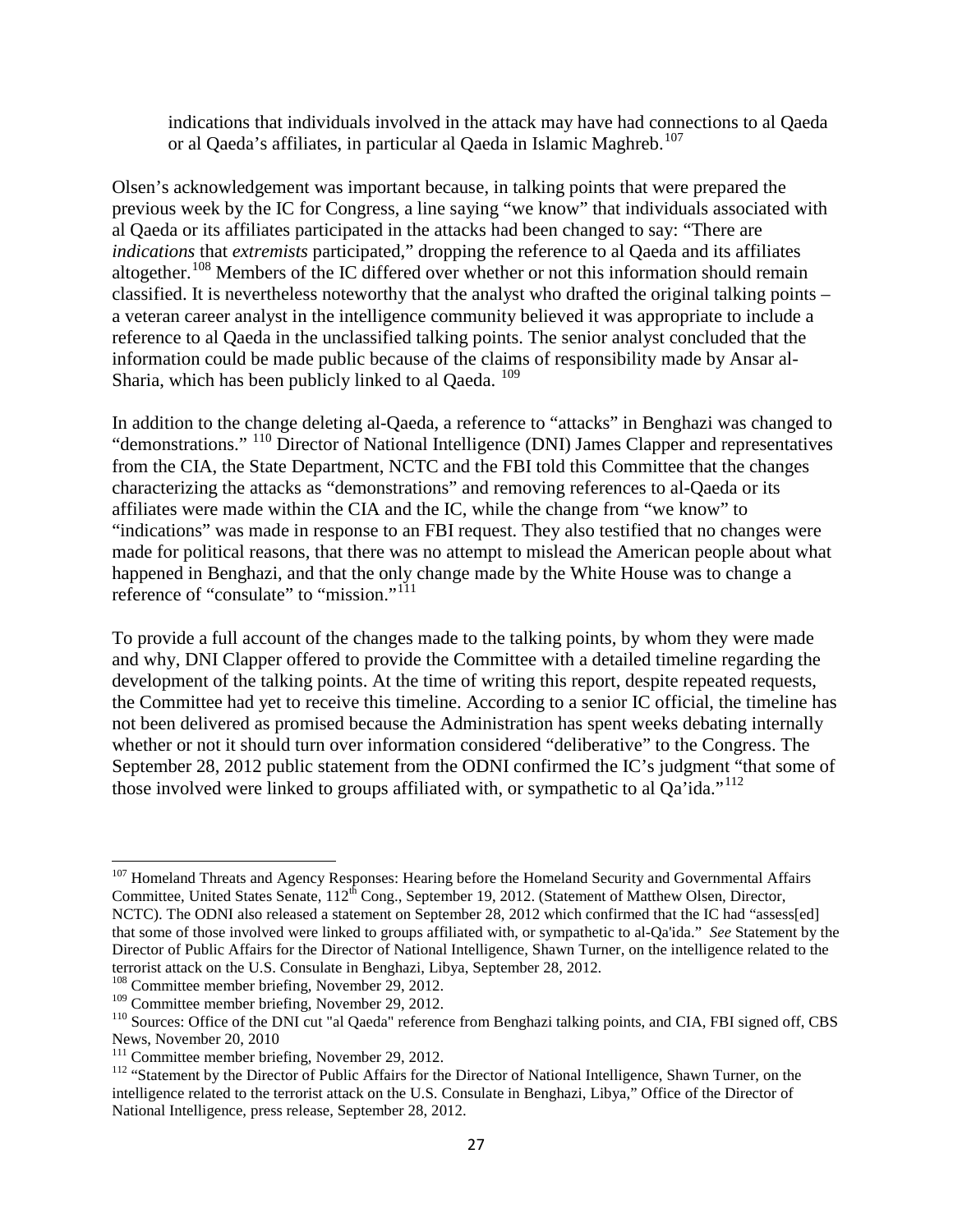We anticipate that the ongoing investigation into these attacks by the FBI will provide important new details about exactly which violent Islamist extremists carried out the attack, the extent to which it was planned, and their precise motivations. But as everyone now acknowledges, there is no doubt that Benghazi was indeed a deliberate and organized terrorist attack on our nation. If the fact that Benghazi was indeed a terrorist attack had been made clear from the outset by all Administration and Executive Branch spokespeople, there would have been much less confusion and division in the public response to what happened there on September 11, 2012.

Much of the public discussion about the Benghazi attack has focused on whether a protest took place in Benghazi prior to the attack. While the IC worked feverishly in the days after the attack to identify the perpetrators of the attack, they did not place a high priority on determining with certainty whether a protest had in fact occurred. The IC's preliminary conclusion was that there had been a protest outside of the mission prior to the attack, making this assessment based on open source news reports and on other information available to intelligence agencies. The IC later revised its assessment and the Accountability Review Board has since "concluded that no protest took place before the Special Mission and Annex attacks."<sup>[113](#page-30-0)</sup>

The unnecessary confusion in public statements about what happened that night with regards to an alleged protest should have ended much earlier than it did. Key evidence suggesting the absence of a protest was not widely shared as early as it could have been, creating or contributing to confusion over whether this was a peaceful protest that evolved into something more violent or a terrorist attack by an opportunistic enemy looking for the most advantageous moments to strike.

As early as September  $15<sup>th</sup>$ , the Annex team that had been in Benghazi during the attack reported there had been no protest.<sup>[114](#page-30-1)</sup> This information was apparently not shared broadly, and to the extent that it was shared, it apparently did not outweigh the evidence decribed above that there was a protest. The next day, the President of Libya's General National Congress, Mohamed Yousef el-Magariaf, also stated on the CBS News show *Face the Nation* that the attack was planned and involved Al Qaeda elements.

On September  $15<sup>th</sup>$  and  $16<sup>th</sup>$ , officials from the FBI conducted face-to-face interviews in Germany of the U.S. personnel who had been on the compound in Benghazi during the attack. The U.S. personnel who were interviewed saw no indications that there had been a protest prior to the attack. Information from those interviews was shared on a secure video teleconference on the afternoon of the  $16<sup>th</sup>$  with FBI and other IC officials in Washington; it is unclear whether the question of whether a protest took place was discussed during this video conference.<sup>[115](#page-30-2)</sup>

Information from those interviews was written into FBI FD-302 interrogation reports and sent back to the FBI headquarters. Nearly a week later, on or around September 22nd, key information from those interrogation reports was disseminated by the FBI in Intelligence Information Reports (IIRs) to other agencies within the IC.<sup>[116](#page-30-3)</sup> By that date, however, the IC had

<span id="page-30-0"></span><sup>&</sup>lt;sup>113</sup> Accountability Review Board, Department of State, December 19, 2012, 4.

<span id="page-30-2"></span><span id="page-30-1"></span><sup>114</sup> Acting Director Michael Morell, briefing Senator Collins, November 28, 2012.<br><sup>115</sup> Committee member briefing, November 29, 2012.<br><sup>116</sup> Ibid.

<span id="page-30-3"></span>